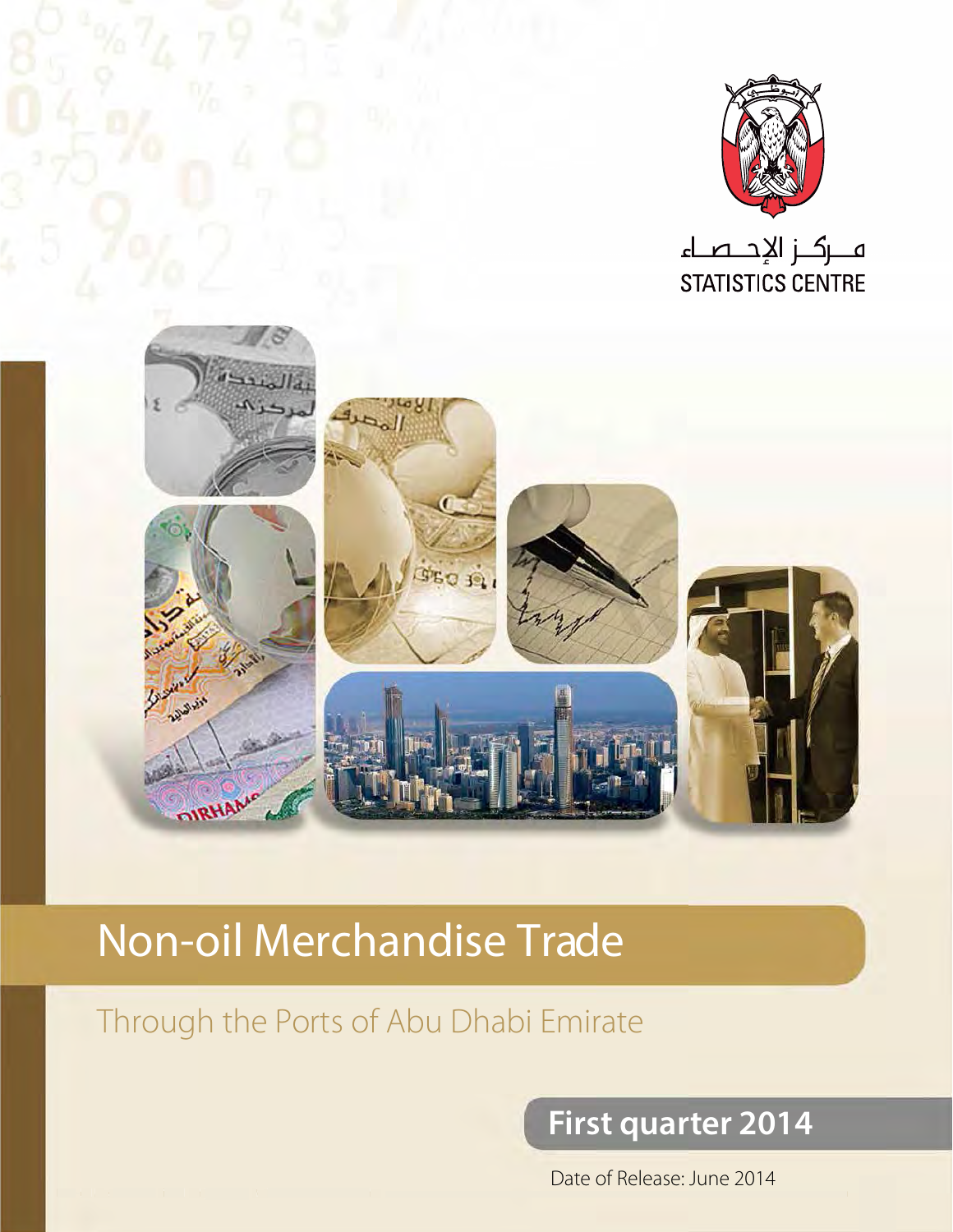#### **Table of contents**

| Introduction                                                                    | 3              |
|---------------------------------------------------------------------------------|----------------|
| <b>Key Points</b>                                                               | 4              |
| Non-oil foreign merchandise trade in the first quarter 2014                     | 4              |
| Imports by Standard International Trade Classification (SITC4)                  | $\overline{4}$ |
| Imports by Broad Economic Categories (BEC)                                      | 5              |
| Imports by Harmonised System (HS Chapter)                                       | 6              |
| Imports by continent                                                            | $\overline{7}$ |
| Imports by country                                                              | 7              |
| Non-oil exports by Standard International Trade Classification (SITC4)          | 8              |
| Non-oil exports by Broad Economic Categories (BEC)                              | 8              |
| Non-oil Exports by Harmonised System (HS Chapter)                               | 9              |
| Non-oil exports by continent                                                    | 10             |
| Non-oil exports by country                                                      | 10             |
| Re-exports by Standard International Trade Classification (SITC4)               | 11             |
| Re-exports by Broad Economic Categories (BEC)                                   | 11             |
| Re-exports by Harmonised System (HS Chapter)                                    | 12             |
| Re-exports by continent                                                         | 13             |
| Re-exports by country                                                           | 13             |
| <b>Statistical Tables</b>                                                       | 14             |
| Table I: Merchandise Imports through the ports of the Emirate of Abu Dhabi      |                |
| by Standard International Trade Classification (SITC4)                          | 14             |
| Table II: Non-oil merchandise exports through the ports of the Emirate of       |                |
| Abu Dhabi by Standard International Trade Classification (SITC4)                | 18             |
| Table III: Merchandise re-exports through the ports of the Emirate of Abu Dhabi |                |
| by Standard International Trade Classification (SITC4)                          | 22             |
| <b>Explanatory Notes</b>                                                        | 26             |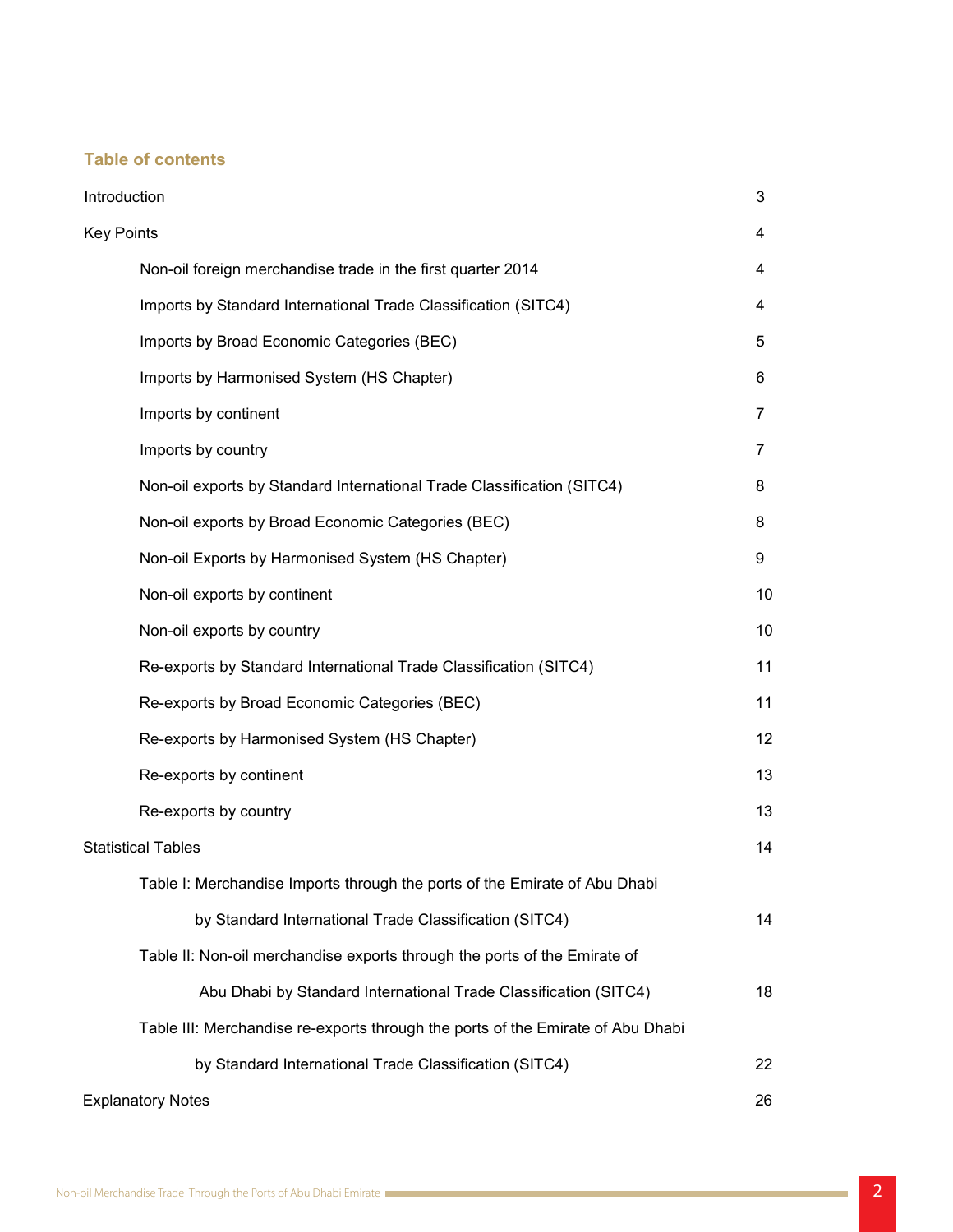#### **Introduction**

This report presents statistics of the value of non-oil foreign merchandise trade which entered or exited the territory of the Emirate of Abu Dhabi through the ports of Abu Dhabi (comprising air, sea and road ports) in the first quarter 2014. It should be noted that foreign trade data presented in this report do not cover non-oil exports and imports through ports of the other Emirates in the UAE.

These data have been sourced for the Abu Dhabi Department of Finance – Customs Administration, and the scope of these statistics therefore is restricted to the trade flows recorded at ports under the jurisdiction of the Customs Administration. The report highlights the relative importance of each individual component of these flows of non-oil exports, imports and re-exports.

These data are presented according to the international standards for the dissemination of foreign merchandise trade statistics. Non-oil exports, imports and re-exports are shown by the Standard International Trade Classification (SITC), Revision 4, and the Broad Economic Category (BEC). In addition, the statistics are presented by continents and countries. Statistics presented on the Harmonized Commodity Description and Coding System (HS) are available from SCAD on request.

The explanatory notes section at the end of this report defines the key terms and technical concepts used in the compilation of non-oil foreign merchandise trade statistics. Readers are encouraged to refer to that section while reading the statistics and information outlined in the report.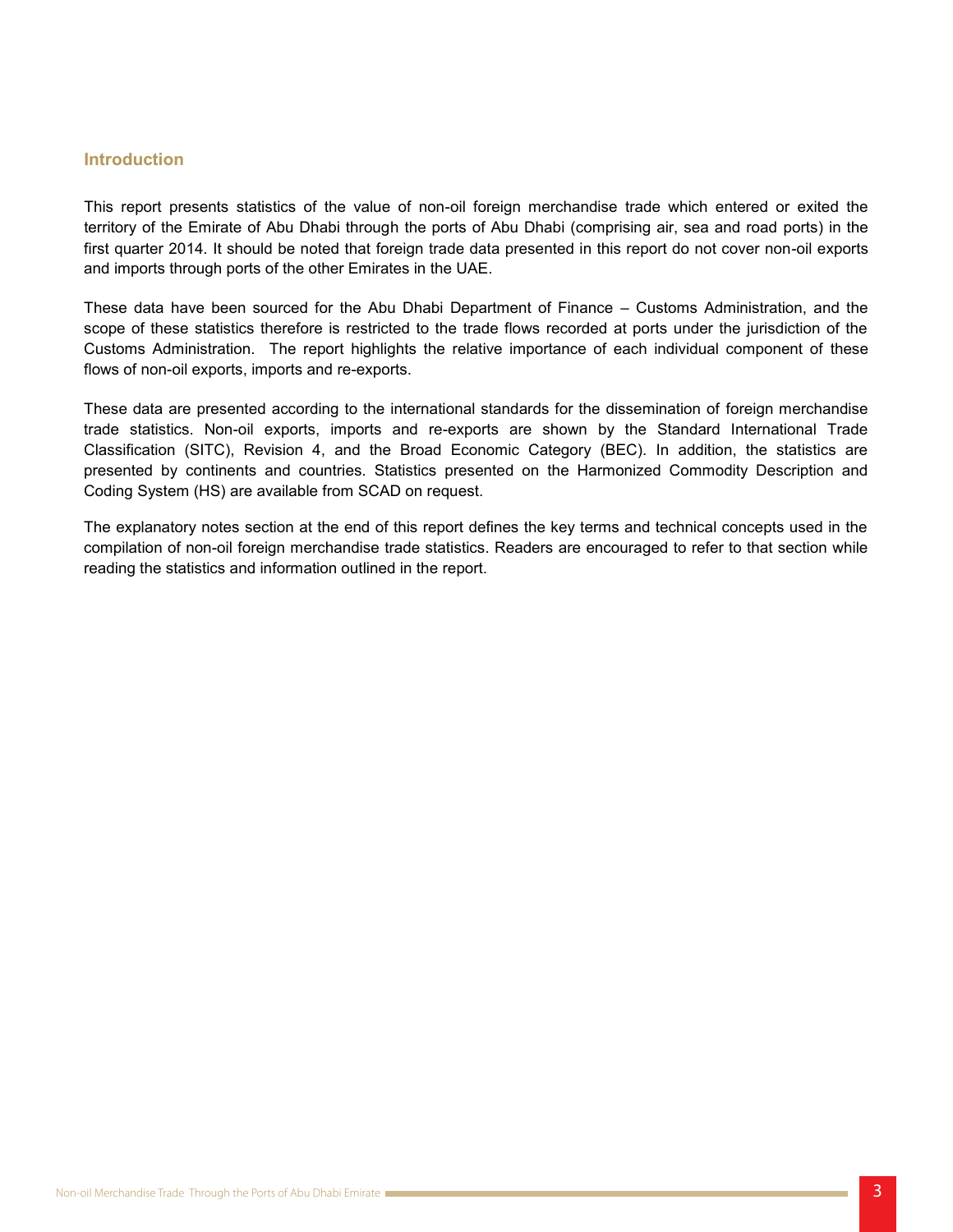## **Key Points**

#### **Non-oil foreign merchandise trade in the first quarter of 2014**

The total value of non-oil foreign merchandise trade was AED 34,899 million in Q1 2014, an increase of AED 1,934 million (5.9%) compared with Q1 2013. Imports increased by AED 763 million (3.1%) and non-oil exports by AED 1,602 million (44.2%), while the value of re-exports decreased by AED 431 million (-9.9%) during this period.

Imports contributed 73.8% of total foreign trade during the first quarter of 2014, while non-oil exports and re-<br>exports contributed 15.0% and 11.2% respectively.

#### **Table 1: Non-oil foreign merchandise trade**

Value in million AED

|                 | Q1 2013 | Q1 2014 | Change (%) |
|-----------------|---------|---------|------------|
| Imports         | 24,985  | 25,748  | 3.1        |
| Non-oil exports | 3,625   | 5,227   | 44.2       |
| Re-exports      | 4,355   | 3,924   | $-9.9$     |
| <b>Total</b>    | 32,965  | 34,899  | 5.9        |

Source: Abu Dhabi Department of Finance - Customs Administration The data for 2014 are preliminary data, and may be revised

#### **Imports by Standard International Trade Classification (SITC4)**

"Machinery and transport equipment" was the largest contributor to imports by SITC4 in Q1 2014, representing 47.8 % of the total. Its value increased by AED 1,101 million (9.8%) in Q1 2014 compared with Q1 2013. The main contributors to this increase were the sub-sections "Road vehicles" (up AED 793 million) and "Transport vehicles (excl. road vehicles)" (up AED 292 million).

The second largest SITC4 section in Q1 2014 was "Manufactured goods classified by material" at AED 5,655 million, a decrease of AED 434 million (-7.1%) compared with Q1 2013. The largest sub-sections in Q1 2014 were "Non-ferrous metals" (AED 2,139 million) and "Iron and steel" (AED 1,778 million).

The third largest SITC4 section was "Chemicals and related products" representing 10.2% of the total. Its value increased by AED 319 million (13.8%) over the period, mainly due to increases in "Inorganic chemicals" (up AED 197 million) and "Plastics in primary forms" (up AED 158 million).

These top three sections contributed 80.0% of the total value of imports in Q1 2014, compared with 78.5% in Q1 2013.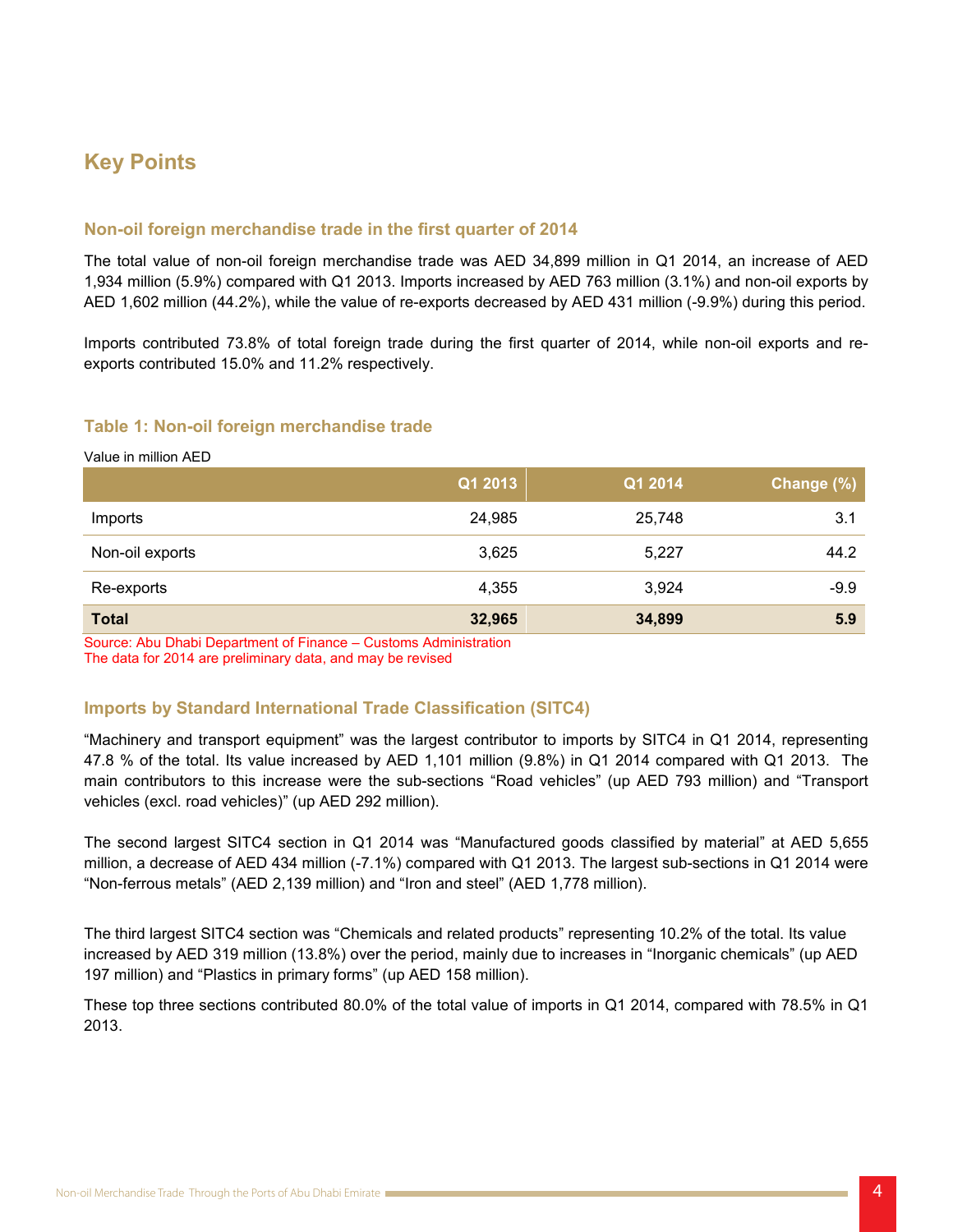#### **Table 2: Imports by SITC4**

Value in million AED

| <b>Description</b>                                    | Q1 2013 | Q1 2014 | Change (%) |
|-------------------------------------------------------|---------|---------|------------|
| Machinery and transport equipment                     | 11,212  | 12,313  | 9.8        |
| Manufactured goods classified chiefly by material     | 6,089   | 5,655   | $-7.1$     |
| Chemicals and related products                        | 2,309   | 2,628   | 13.8       |
| Food and live animals                                 | 1,822   | 1,752   | $-3.8$     |
| Crude materials, inedible, except fuels               | 1,721   | 1,683   | $-2.2$     |
| Miscellaneous manufactured items                      | 1,080   | 1,140   | 5.6        |
| Mineral fuel and lubricants (except oil and gas)      | 603     | 412     | $-31.6$    |
| Animal and vegetable oils, fats and waxes             | 101     | 92      | $-9.3$     |
| Beverages and tobacco                                 | 36      | 61      | 72.4       |
| Commodities and transactions not classified elsewhere | 12      | 12      | $-3.1$     |
| <b>Total</b>                                          | 24,985  | 25,748  | 3.1        |

Source: Statistics Centre - Abu Dhabi

The data for 2014 are preliminary data, and may be revised

#### **Imports by Broad Economic Categories (BEC)**

"Industrial supplies not elsewhere specified" was the largest BEC category of imports in Q1 2014 representing 38.1% of the total value. Its value decreased by AED 476 million (-4.6%) in Q1 2014 compared with Q1 2013.

The second largest BEC category, "Transport equipment and parts", increased by AED 1,013 million (17.4%) compared with the Q1 2013 value, while the third largest BEC category, "Capital goods (except transport equipment)", showed a small increase of AED 165 million (3.0%) over the period.

#### **Table 3: Imports by BEC**

| Value in million AED                        |         |         |            |
|---------------------------------------------|---------|---------|------------|
| <b>Description</b>                          | Q1 2013 | Q1 2014 | Change (%) |
| Industrial supplies not elsewhere specified | 10,283  | 9,807   | $-4.6$     |
| Transport equipment and parts               | 5,809   | 6,822   | 17.4       |
| Capital goods (except transport equipment)  | 5,457   | 5,622   | 3.0        |
| Consumer goods not elsewhere specified      | 1,492   | 1,692   | 13.4       |
| Food and beverages                          | 1,499   | 1,476   | $-1.5$     |
| <b>Fuels and lubricants</b>                 | 403     | 201     | $-50.1$    |
| Goods not elsewhere specified               | 42      | 127     | 203.3      |
| <b>Total</b>                                | 24,985  | 25,748  | 3.1        |

Source: Statistics Centre - Abu Dhabi

The data for 2014 are preliminary data, and may be revised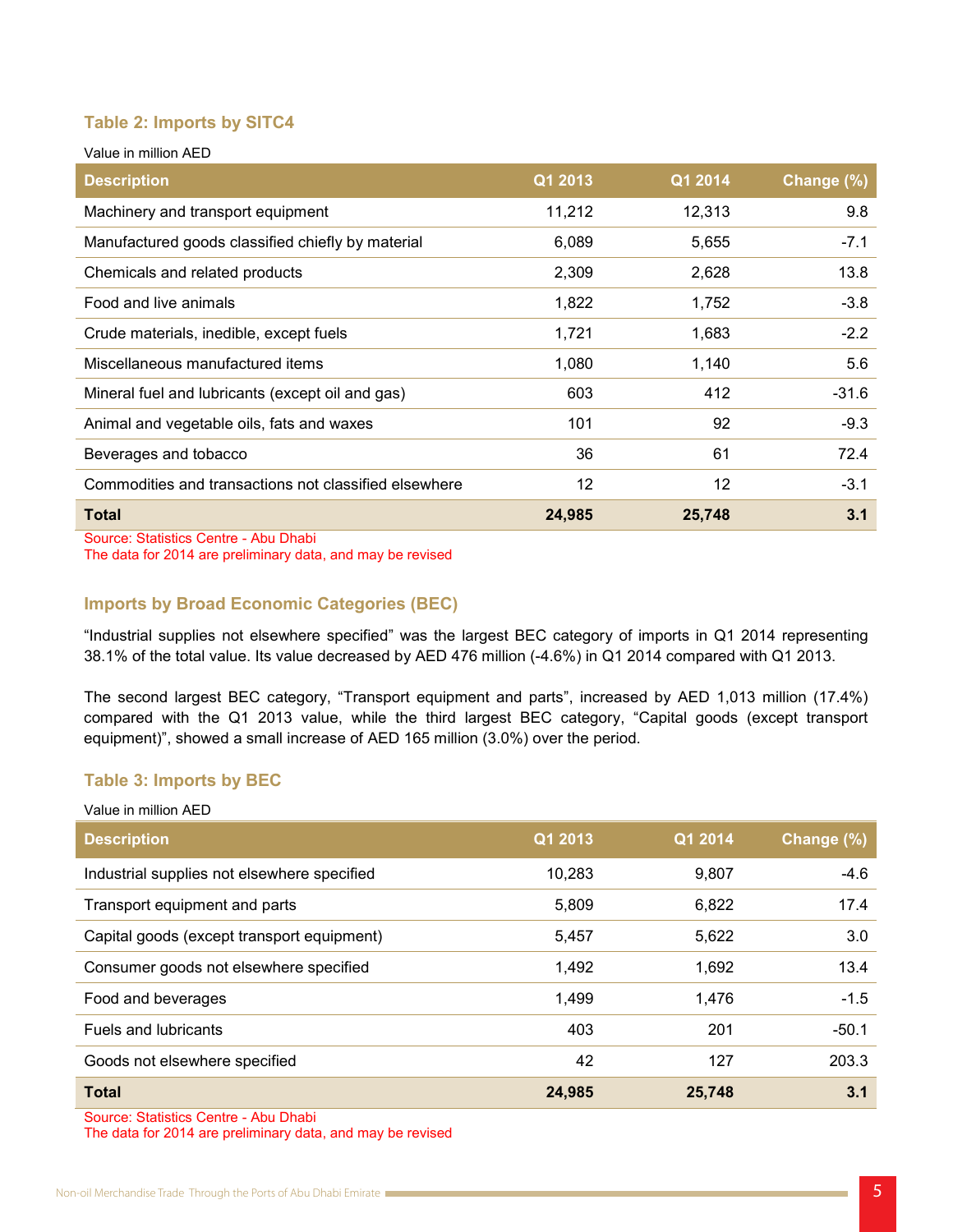#### **Imports by Harmonised System (HS Chapter)**

The 3.1% rise in the value of imports over the period was mainly due to an increase of AED 819 million (22.2%) in "Vehicles other than railway; parts" and AED 417 million (10.4%) in "Boilers, machinery, mechanical appliances and parts". These were partially offset by a decrease of AED 442 million (-20.4%) in "Electrical machinery, sound recorders; parts" and AED 315 million (-37.5%) in "Iron and steel".

#### **Table 4: Imports by HS Chapter**

Value in million AED

| <b>Chapter</b> | <b>Description</b>                                                        | Q1 2013 | Q1 2014 | <b>Change</b><br>$(\%)$ |
|----------------|---------------------------------------------------------------------------|---------|---------|-------------------------|
| 87             | Vehicles other than railway; parts                                        | 3,696   | 4,515   | 22.2                    |
| 84             | Boilers, machinery, mechanical appliances and parts                       | 4,008   | 4,425   | 10.4                    |
| 74             | Copper and articles thereof                                               | 1,961   | 1,947   | $-0.7$                  |
| 85             | Electrical machinery, sound recorders; parts                              | 2,164   | 1,722   | $-20.4$                 |
| 73             | Articles of iron and steel                                                | 1,786   | 1,645   | $-7.9$                  |
| 88             | Aircraft, spacecraft, and parts thereof                                   | 1,225   | 1,502   | 22.6                    |
| 39             | Plastics and articles thereof                                             | 981     | 1,124   | 14.7                    |
| 28             | Inorganic chemicals; organic or inorganic compounds of<br>precious metals | 643     | 1,034   | 61.0                    |
| 26             | Ores, slag and ash                                                        | 603     | 612     | 1.5                     |
| 72             | Iron and steel                                                            | 841     | 526     | $-37.5$                 |
|                | Other commodities                                                         | 7,077   | 6,696   | $-5.4$                  |
|                | <b>Total</b>                                                              | 24,985  | 25,748  | 3.1                     |

Source: Statistics Centre - Abu Dhabi The data for 2014 are preliminary data, and may be revised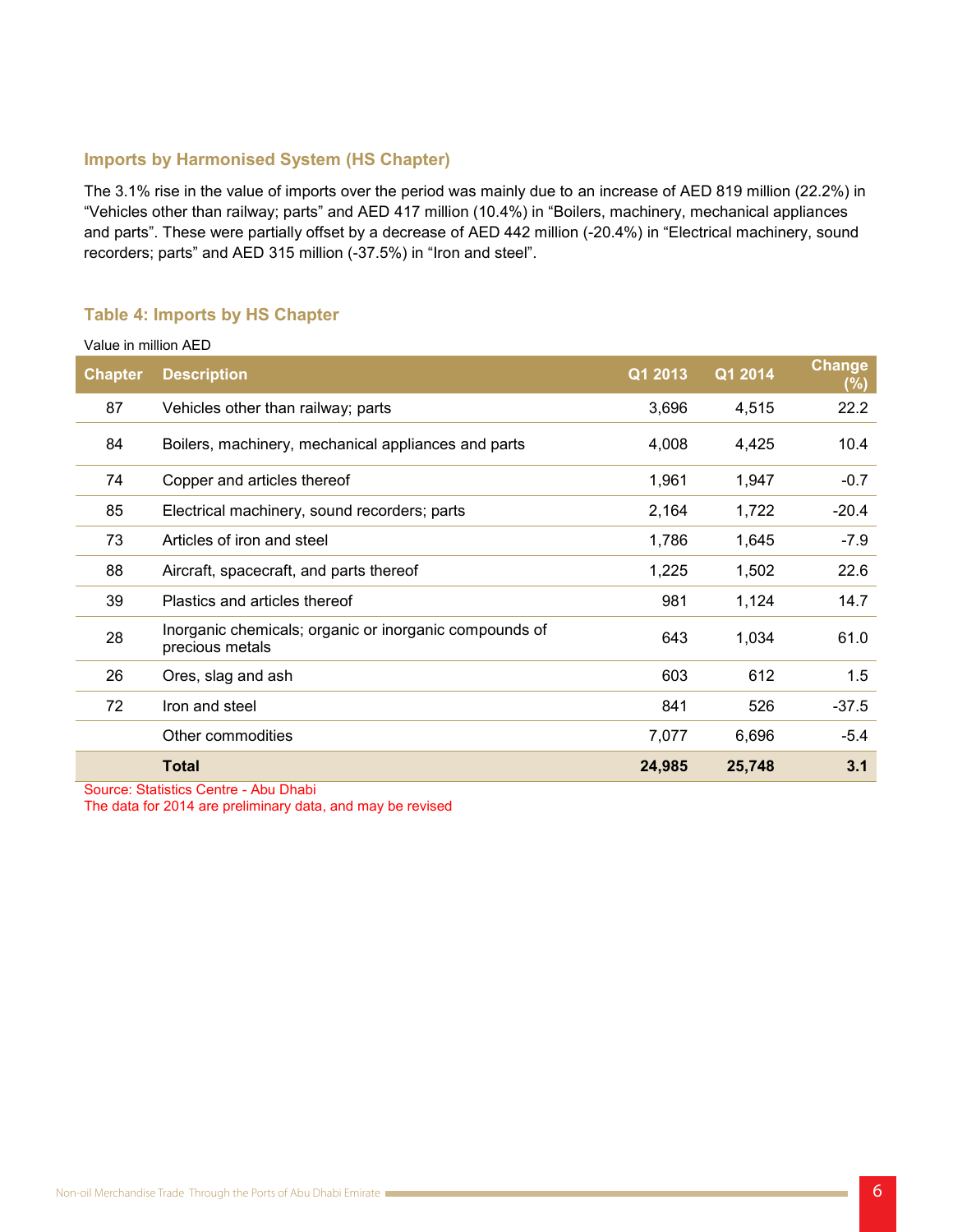#### **lmports** by **continent**

The Asia continent represented the leading source (43.9%) of imports through the ports of Abu Dhabi during Q1 2014. Imports from Europe and North America represented 31.5% and 12.6% of the total imports for Q1 2014.



#### **Figure 1: Imports by continent**

#### **lmports** by country

The top ten countries contributed 67.1% of total imports in Q1 2014. The United States of America was the leading destination with AED 3,025 million. There were increases in imports from France (up AED 501 million), Japan (up AED 366 million), China (up AED 323 million) and Germany (up AED 300 million); partially offset by decreases from Italy (down AED 498 million) and Saudi Arabia (down AED 438 million) over the period.

#### **Table 5: Imports by country**

| Value in million AED     |         |         |            |
|--------------------------|---------|---------|------------|
| <b>Country</b>           | Q1 2013 | Q1 2014 | Change (%) |
| United States of America | 3,080   | 3,025   | $-1.8$     |
| Saudi Arabia             | 3,222   | 2,784   | $-13.6$    |
| Japan                    | 2,047   | 2,413   | 17.9       |
| Germany                  | 1,813   | 2,113   | 16.6       |
| France                   | 849     | 1,350   | 59.0       |
| China                    | 976     | 1,299   | 33.0       |
| United Kingdom           | 1,029   | 1,220   | 18.6       |
| South Korea              | 996     | 1,190   | 19.5       |
| Zambia                   | 962     | 982     | 2.0        |
| Italy                    | 1,396   | 898     | $-35.7$    |
| <b>Other Countries</b>   | 8,615   | 8,475   | $-1.6$     |
| <b>Total</b>             | 24,985  | 25,748  | 3.1        |

Source: Abu Dhabi Department of Finance - Customs Administration The data for 2014 are preliminary data, and may be revised

Source: Abu Dhabi Department of Finance - Customs Administration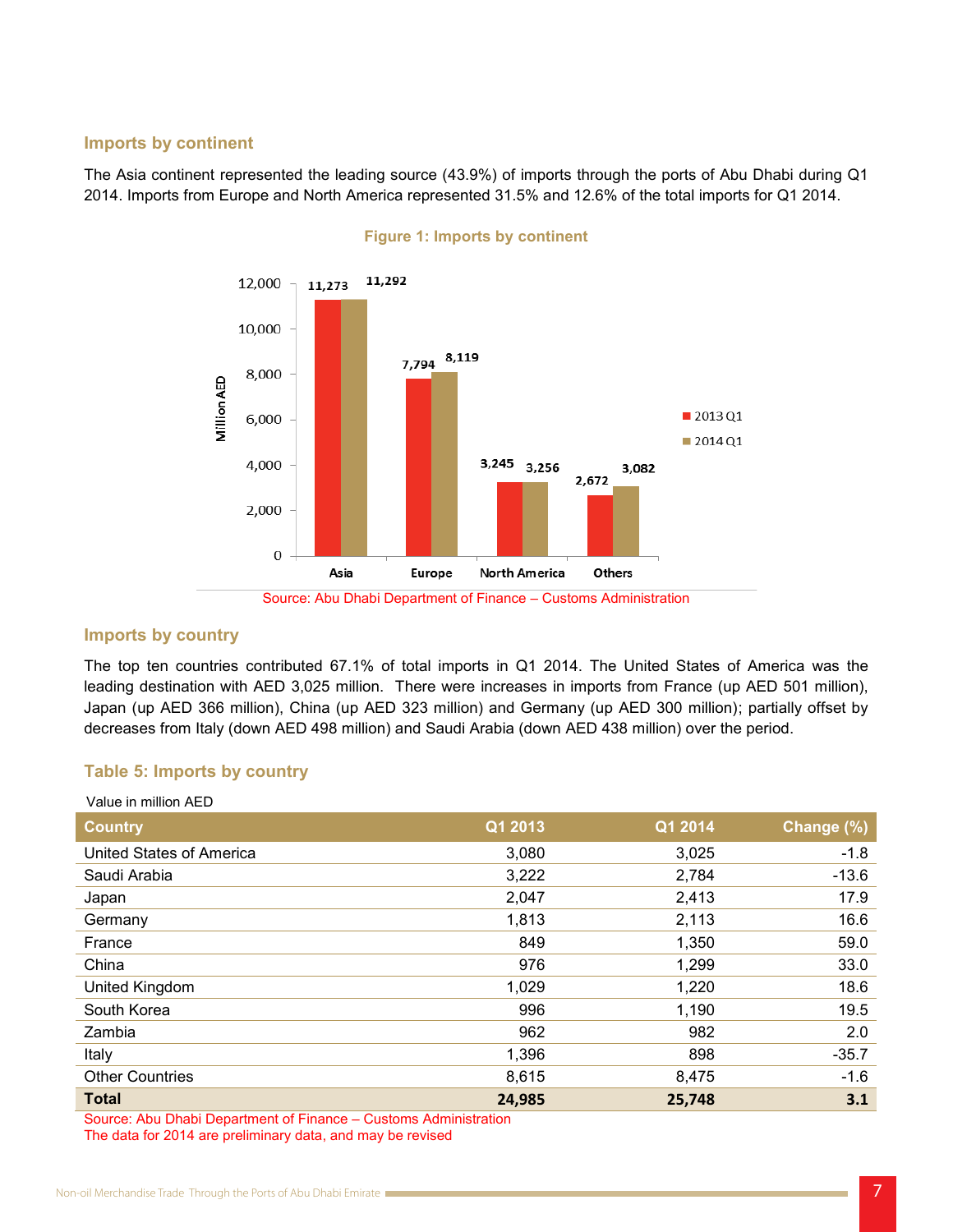#### **Non-oil exports by Standard International Trade Classification (SITC4)**

The value of non-oil exports during the first quarter 2014 increased by AED 1,602 million (44.2%) compared with the previous year.

The largest SITC4 section was "Manufactured goods classified by material", which increased by AED 486 million  $(25.3%)$  compared with Q1 2013. This increase was due to the sub-section "Non-ferrous metals" (up AED 535 million) which was partially offset by a decrease in "Manufactures of metals" (down AED 97 million).

The second largest SITC4 category, "Chemicals and related products", showed a significant increase of AED 1,304 million (134.0%) over the period. The main contributor was the sub-section "Plastics in primary forms" which increased by AED 1,288 million (149.0%).

The third largest SITC4 section was "Machinery and transport equipment", which decreased by AED 352 million (-67.6%) during the period. These top three sections contributed 92.7% of the total value of non-oil exports in Q1 2014 compared with 94.0% in Q1 2013.

#### **Table 6: Non-oil exports by SITC4**

AED million in Value

| <b>Description</b>                                    | Q1 2013 | Q1 2014 | Change (%) |
|-------------------------------------------------------|---------|---------|------------|
| Manufactured goods classified by material             | 1,916   | 2,402   | 25.3       |
| Chemicals and related products                        | 973     | 2,277   | 134.0      |
| Machinery and transport equipment                     | 520     | 168     | $-67.6$    |
| Crude materials, inedible, except fuels               | 8       | 127     | 1,437.6    |
| Food and live animals                                 | 80      | 106     | 33.3       |
| Miscellaneous manufactured items                      | 49      | 66      | 34.0       |
| Animal and vegetable oils, fats and waxes             | 48      | 47      | $-2.1$     |
| Beverages and tobacco                                 | 22      | 24      | 12.9       |
| Mineral fuel and lubricants (except oil and gas)      | 6       | 8       | 42.2       |
| Commodities and transactions not classified elsewhere | 3       | 1       | $-77.8$    |
| <b>Total</b>                                          | 3,625   | 5,227   | 44.2       |

Source: Statistics Centre - Abu Dhabi

The data for 2014 are preliminary data, and may be revised

#### **Non-oil exports by Broad Economic Categories (BEC)**

The largest BEC category of non-oil exports in Q1 2014 was "Industrial supplies not elsewhere specified" with a value of AED 4,699 million (89.9% of total). This category showed an increase of AED 1,870 million (66.1%) compared with Q1 2013.

The second largest BEC category, "Capital goods (except transport equipment)", decreased by AED 168 million (-48.5%), while the third largest BEC category, "Food and beverages", showed an increase of AED 33 million (23.6%) over the period. The top three categories, shown in table 6, contributed 96.6% of the total value of non-oil exports in Q1 2014, compared with  $91.5\%$  in Q1 2013.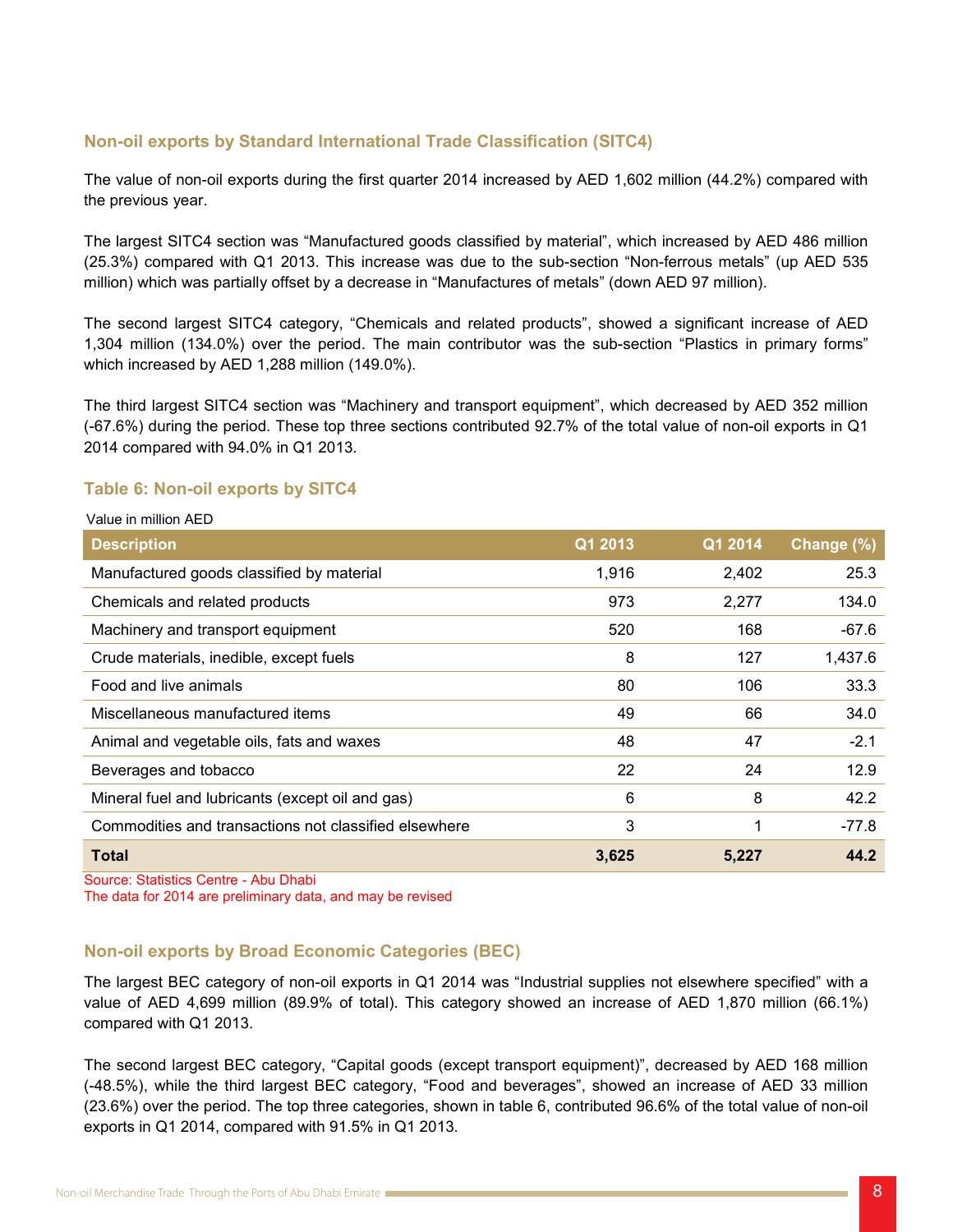#### **Table 7: Non-oil exports by BEC**

| Value in million AED                        |         |         |            |
|---------------------------------------------|---------|---------|------------|
| <b>Description</b>                          | Q1 2013 | Q1 2014 | Change (%) |
| Industrial supplies not elsewhere specified | 2,829   | 4,699   | 66.1       |
| Capital goods (except transport equipment)  | 347     | 179     | $-48.5$    |
| Food and beverages                          | 141     | 174     | 23.6       |
| Consumer goods not elsewhere specified      | 121     | 117     | $-3.3$     |
| Transport equipment and parts               | 182     | 51      | $-72.2$    |
| Other commodities                           | 6       | 9       | 33.5       |
| <b>Total</b>                                | 3,625   | 5,227   | 44.2       |

Source: Statistics Centre - Abu Dhabi The data for 2014 are preliminary data, and may be revised

### **Non-oil Exports by Harmonised System (HS Chapter)**

The 44.2% rise in non-oil exports during the period was mainly due to an increase of AED 1,281 million (141.8%) in "Plastics and articles thereof", AED 402 million (1,324.0%) in "Aluminium and articles thereof" and AED 159 million (17.9%) in "Copper and articles thereof".

#### **Table 8: Non-oil exports by HS Chapter**

#### Value in million AED

| <b>Chapter</b> | <b>Description</b>                                  | Q1 2013 | Q1 2014 | Change (%) |
|----------------|-----------------------------------------------------|---------|---------|------------|
| 39             | Plastics and articles thereof                       | 903     | 2,184   | 141.8      |
| 74             | Copper and articles thereof                         | 888     | 1,047   | 17.9       |
| 72             | Iron and steel                                      | 540     | 667     | 23.5       |
| 76             | Aluminium and articles thereof                      | 30      | 432     | 1,324.0    |
| 73             | Articles of iron and steel                          | 257     | 157     | $-39.0$    |
| 84             | Boilers, machinery, mechanical appliances and parts | 152     | 66      | $-56.7$    |
| 48             | Paper, paperboard and articles thereof              | 49      | 63      | 28.2       |
| 85             | Electrical machinery, sound recorders; parts        | 35      | 60      | 71.6       |
| 15             | Animal or vegetable fats, oils and waxes            | 48      | 47      | $-2.1$     |
| 01             | Live Animals                                        | 32      | 42      | 29.5       |
|                | Other commodities                                   | 690     | 463     | $-32.9$    |
|                | Total                                               | 3,625   | 5,227   | 44.2       |

Source: Statistics Centre - Abu Dhabi

The data for 2014 are preliminary data, and may be revised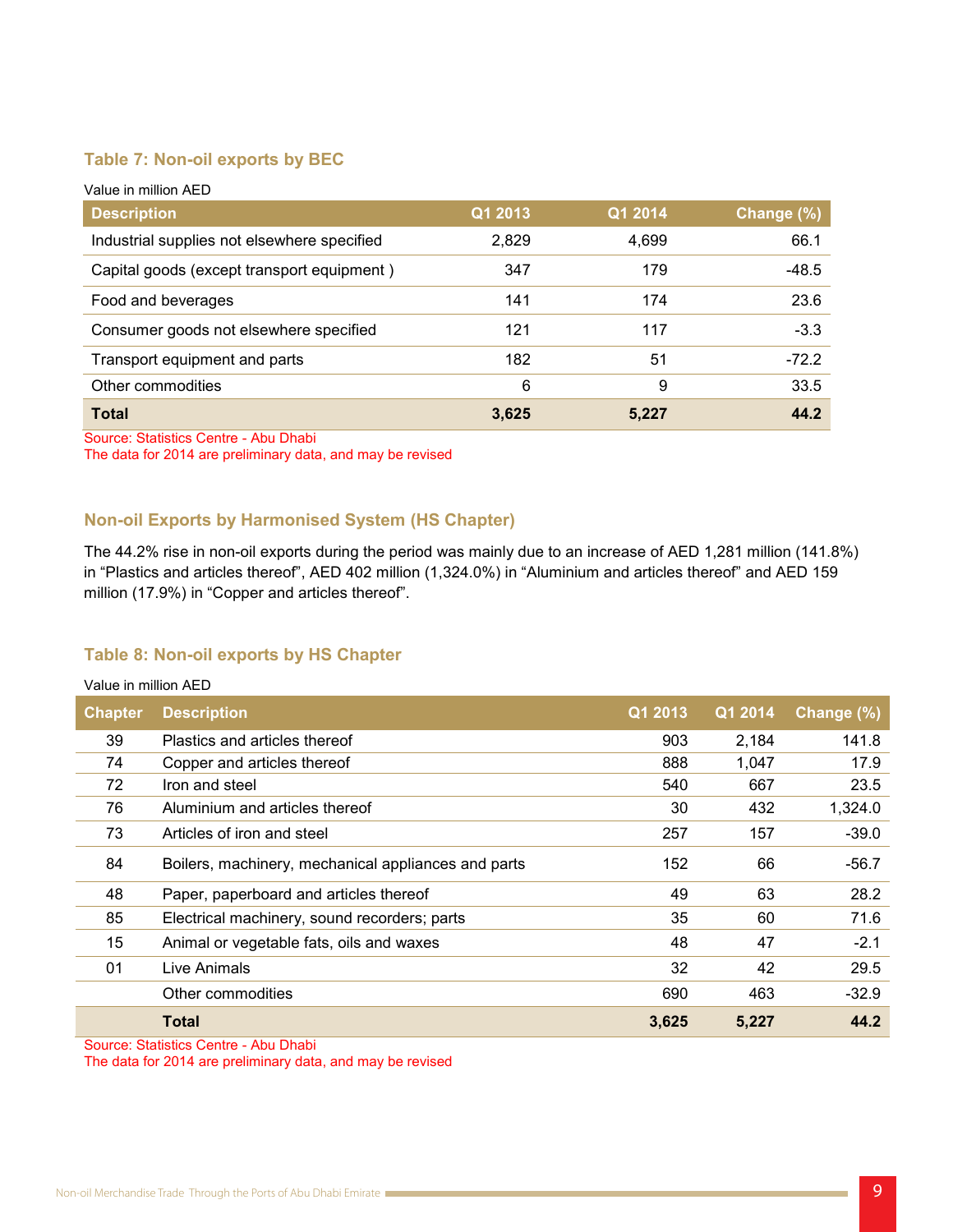#### **Non-oil exports by continent**

Asia was the leading destination (87.5%) for Abu Dhabi non-oil exports during Q1 2014. The next largest continents were Africa and Europe, contributing 6.5% and 3.0% respectively to the total value of non-oil exports in Q1 2014.



Source: Abu Dhabi Department of Finance – Customs Administration

#### **Non-oil exports by country**

The top ten countries contributed 81.8% of total non-oil exports in Q1 2014. Saudi Arabia was the leading destination with AED 1,433 million, a decrease of AED 254 million (-15.1%) compared with Q1 2013. There were large increases in non-oil exports to China (up 516 million), Singapore (up 189 million), Qatar (up AED 159 million), Egypt (up AED 140 million) and South Korea (AED 127 million) over the period.

#### **Table 9: Non-oil exports by country**

| Value in million AED     |         |         |            |
|--------------------------|---------|---------|------------|
| <b>Country</b>           | Q1 2013 | Q1 2014 | Change (%) |
| Saudi Arabia             | 1,687   | 1,433   | $-15.1$    |
| China                    | 403     | 919     | 127.7      |
| India                    | 417     | 405     | $-2.9$     |
| Qatar                    | 199     | 358     | 79.6       |
| Singapore                | 144     | 333     | 131.4      |
| Oman                     | 142     | 260     | 83.1       |
| Egypt                    | 39      | 179     | 359.2      |
| United States of America | 135     | 136     | 1.0        |
| Kuwait                   | 95      | 129     | 35.7       |
| South Korea              |         | 128     | 16,676.6   |
| <b>Other Countries</b>   | 364     | 949     | 161.0      |
| <b>Total</b>             | 3,625   | 5,227   | 44.2       |

Source: Abu Dhabi Department of Finance – Customs Administration The data for 2014 are preliminary data, and may be revised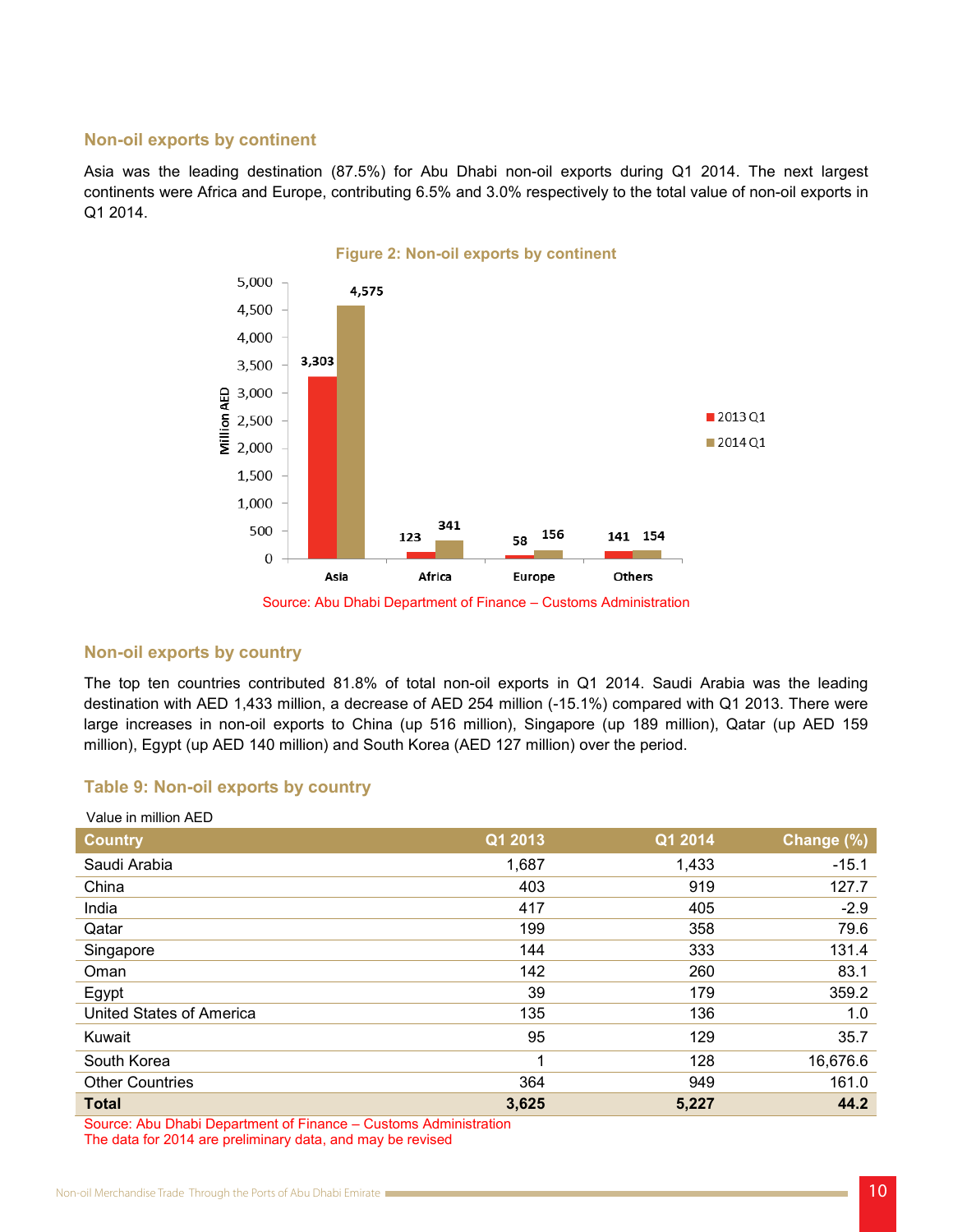#### **Re-exports by Standard International Trade Classification (SITC4)**

"Machinery and transport equipment" was the largest contributor to the total value of re-exports during Q1 2014 representing 66.0% of the total value, a decrease of AED 379 million (-12.8%) compared with Q1 2013. There was a decrease in the sub-section "Office machines and automatic data processing machines" (down AED 171) million) and "Telecommunications and sound recording equipment" (down AED 138 million).

The second largest section "Miscellaneous manufacturing articles" decreased by AED 97 million (-11.3%) over the period, and represented 19.2% of total re-exports in Q1 2014. The largest sub-section in Q1 2014 was "Articles of apparel and clothing accessories" (AED 424 million).

"Manufactured goods classified by material" was the third largest SITC4 section, and it increased by AED 76 million  $(44.0\%)$  over the period.

The top three sections contributed 91.4% of total re-exports in Q1 2014, compared with 91.6% in Q1 2013.

#### **Table 10: Re-exports by SITC4**

| Value in million AED                      |         |         |            |
|-------------------------------------------|---------|---------|------------|
| <b>Description</b>                        | Q1 2013 | Q1 2014 | Change (%) |
| Machinery and transport equipment         | 2,967   | 2,588   | $-12.8$    |
| Miscellaneous manufactured articles       | 851     | 754     | $-11.3$    |
| Manufactured goods classified by material | 170     | 246     | 44.0       |
| Chemicals and related products            | 252     | 218     | $-13.4$    |
| Other commodities                         | 115     | 117     | 2.2        |
| <b>Total</b>                              | 4,355   | 3,924   | $-9.9$     |

Source: Statistics Centre - Abu Dhabi

The data for 2014 are preliminary data, and may be revised

#### **Re-exports by Broad Economic Categories (BEC)**

"Capital goods (except transport equipment)" was the largest BEC category of re-exports in Q1 2014 representing 38.5% of the total value, a decrease of AED 337 million (-18.2%) compared with Q1 2013. The second largest category was "Consumer goods not elsewhere specified" which contributed 26.7% of re-exports in Q1 2014, a decrease in value of AED 152 million (-12.7%) compared with Q1 2013. The third largest category "Transport equipment and parts" increased by 11 AED million (1.1%) over the period

The top three categories contributed 91.7% of total re-exports in Q1 2014, compared with 93.5% in Q1 2013.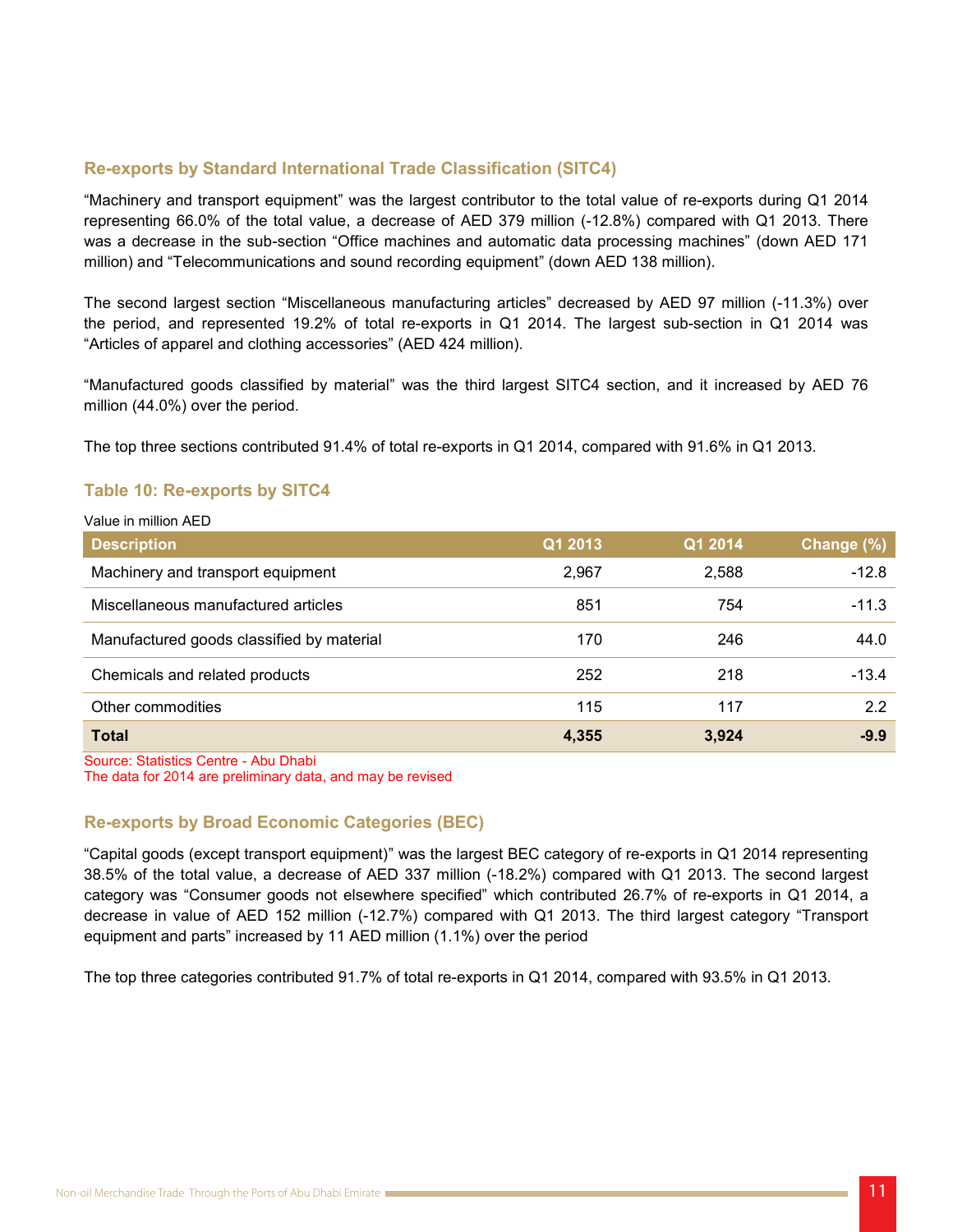#### **Table 11: Re-exports by BEC**

| Value in million AED                        |         |         |            |
|---------------------------------------------|---------|---------|------------|
| <b>Description</b>                          | Q1 2013 | Q1 2014 | Change (%) |
| Capital goods (except transport equipment)  | 1,848   | 1.511   | $-18.2$    |
| Consumer goods not elsewhere specified      | 1,198   | 1.046   | $-12.7$    |
| Transport equipment and parts               | 1,028   | 1,039   | 1.1        |
| Industrial supplies not elsewhere specified | 246     | 297     | 20.7       |
| Other commodities                           | 36      | 30      | $-15.9$    |
| <b>Total</b>                                | 4,355   | 3,924   | $-9.9$     |

Source: Statistics Centre - Abu Dhabi The data for 2014 are preliminary data, and may be revised

#### **Re-exports by Harmonised System (HS Chapter)**

The 9.9% decline in the value of re-exports over the period was mainly due to a decrease of AED 312 million (-19.8%) in "Boilers, machinery, mechanical appliances and parts" and AED 151 million (-26.0%) in "Electrical machinery, sound recorders; parts".

#### **Table 12: Re-exports by HS Chapter**

| <b>Chapter</b> | <b>Description</b>                                  | Q1 2013 | Q1 2014 | <b>Change</b><br>$(\%)$ |
|----------------|-----------------------------------------------------|---------|---------|-------------------------|
| 84             | Boilers, machinery, mechanical appliances and parts | 1,577   | 1.265   | $-19.8$                 |
| 87             | Vehicles other than railway; parts                  | 531     | 575     | 8.4                     |
| 85             | Electrical machinery, sound recorders; parts        | 581     | 430     | $-26.0$                 |
| 61             | Knitted or crocheted articles of apparel            | 330     | 333     | 0.7                     |
| 88             | Aircraft, spacecraft, and parts thereof             | 278     | 231     | $-17.0$                 |
|                | Other commodities                                   | 1,058   | 1,091   | 3.1                     |
|                | <b>Total</b>                                        | 4,355   | 3,924   | $-9.9$                  |

Source: Statistics Centre - Abu Dhabi

The data for 2014 are preliminary data, and may be revised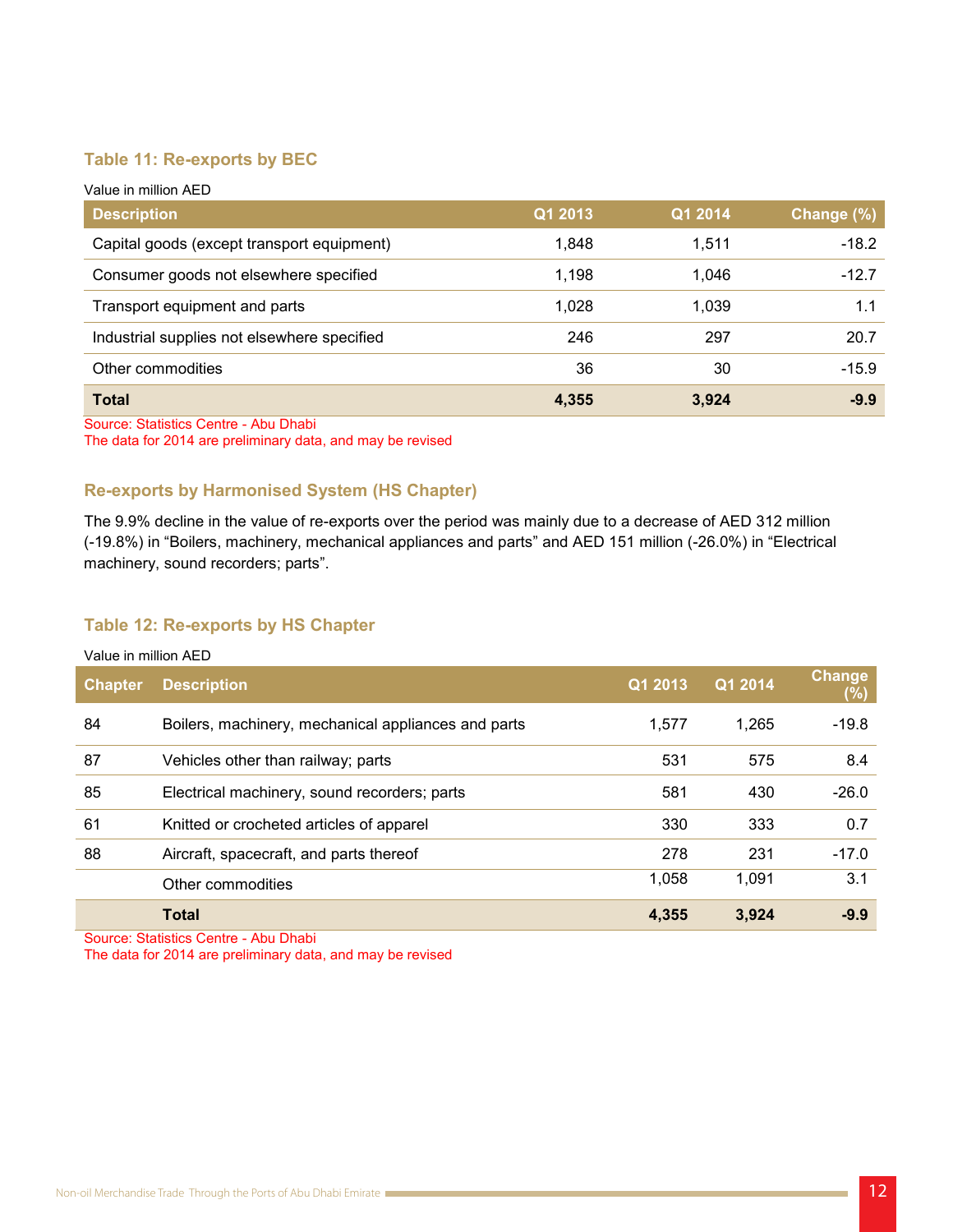#### **Re-exports by continent**

The Asia continent was the top destination for Abu Dhabi's re-exports in Q1 2014, representing 88.8% of the total re-exports. The next largest continent was Europe, contributing 8.2% to the total value of re-exports in Q1 2014.



#### **Re-exports by country**

exports was Saudi Arabia (21.0% of the total) followed by Qatar (18.2%), Kuwait (16.0%) and the Kingdom of The top ten countries contributed 85.9% of total re-exports in Q1 2014. The most significant destination for re-Bahrain (15.9%).

#### **Table 13: Re-exports by country**

| <b>Country</b>     | Q1 2013 | Q1 2014 | Change (%) |
|--------------------|---------|---------|------------|
| Saudi Arabia       | 954     | 825     | $-13.5$    |
| Qatar              | 633     | 714     | 12.7       |
| Kuwait             | 472     | 629     | 33.3       |
| Kingdom of Bahrain | 1,116   | 623     | $-44.2$    |
| Singapore          | 215     | 130     | $-39.3$    |
| United Kingdom     | 62      | 101     | 63.5       |
| Oman               | 67      | 98      | 46.3       |
| Jordan             | 92      | 91      | $-0.7$     |
| India              | 96      | 83      | $-14.1$    |
| China              | 3       | 75      | 2,486.0    |
| Other              | 645     | 555     | $-14.0$    |
| <b>Total</b>       | 4,355   | 3,924   | $-9.9$     |

Source: Abu Dhabi Department of Finance – Customs Administration The data for 2014 are preliminary data, and may be revised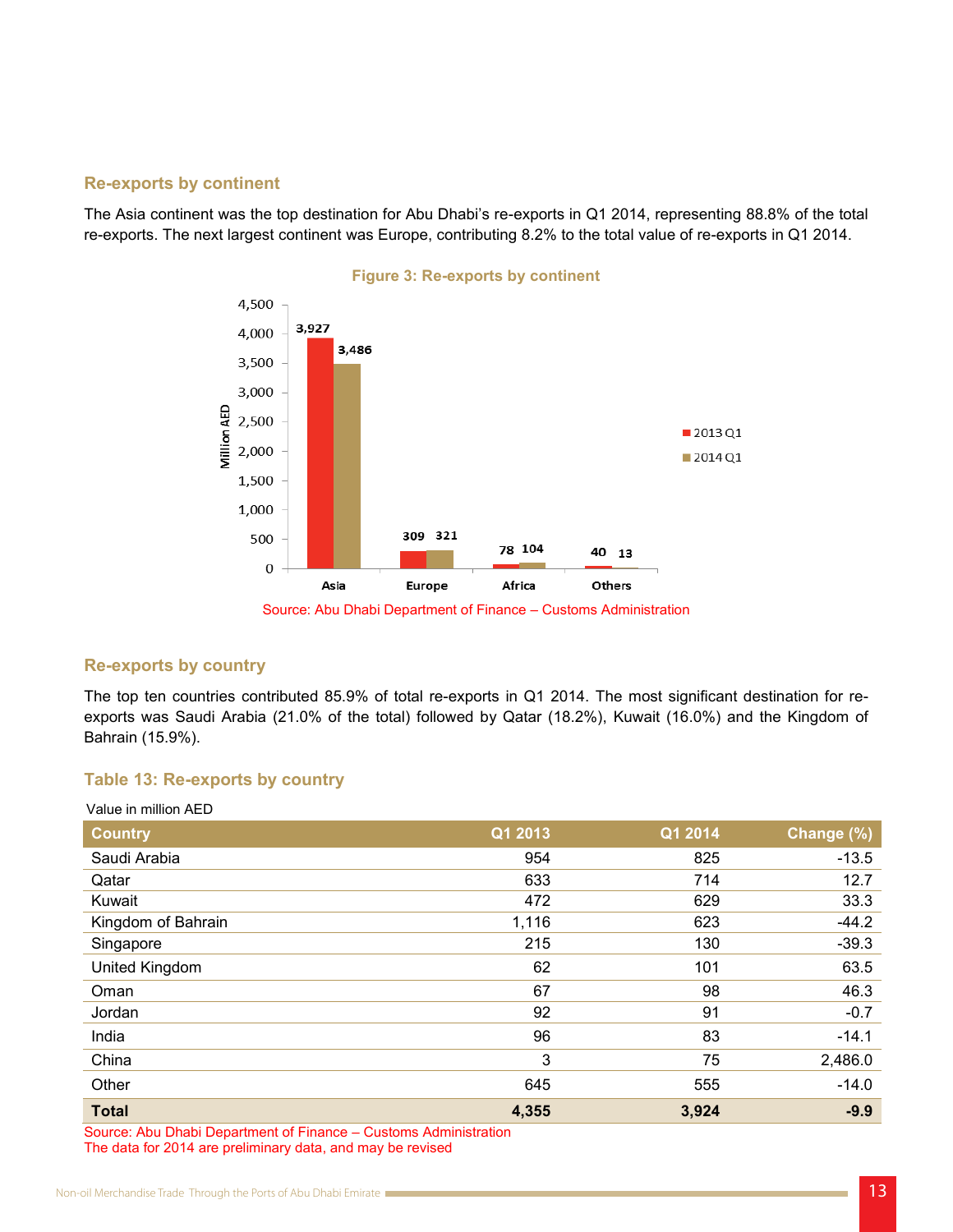## **Statistical Tables**

## Table I: Merchandise imports through the ports of the Emirate of Abu Dhabi by Standard **International Trade Classification (SITC4), first quarter 2014**

Value in million AED

|                  | <b>Description of Section and Division</b>                                                                                                                                | Q1 2013 | Q1 2014 | * Change<br>Value | Change<br>℅ |
|------------------|---------------------------------------------------------------------------------------------------------------------------------------------------------------------------|---------|---------|-------------------|-------------|
| Section 0        | <b>Food and live animals</b>                                                                                                                                              | 1,822   | 1,752   | $-70$             | $-3.8$      |
| $00\,$           | Live animals (excl. animals of SITC Division 03)                                                                                                                          | 63.5    | 70.1    | 6.6               | 10.3        |
| 01               | Meat and meat preparations                                                                                                                                                | 147.9   | 139.8   | $-8.1$            | $-5.5$      |
| 02               | Dairy products and birds' eggs                                                                                                                                            | 367.9   | 416.7   | 48.8              | 13.3        |
| 03               | Fish (excl. marine mammals) crustaceans, molluscs<br>and aquatic invertebrates, and preparations thereof                                                                  | 18.4    | 14.1    | $-4.3$            | $-23.2$     |
| 04               | Cereals and cereal preparations                                                                                                                                           | 446.3   | 323.7   | $-122.6$          | $-27.5$     |
| 05               | Vegetables and fruit                                                                                                                                                      | 238.1   | 212.3   | $-25.8$           | $-10.8$     |
| 06               | Sugars, sugar preparations and honey                                                                                                                                      | 46.2    | 22.6    | $-23.6$           | $-51.1$     |
| 07               | Coffee, tea, cocoa, spices, and manufactures thereof                                                                                                                      | 47.7    | 50.8    | 3.0               | 6.4         |
| 08               | Feeding stuff for animals (excl. unmilled cereals)                                                                                                                        | 375.1   | 400.1   | 25.0              | 6.7         |
| 09               | Miscellaneous edible products and preparations                                                                                                                            | 70.8    | 102.1   | 31.3              | 44.2        |
|                  |                                                                                                                                                                           |         |         |                   |             |
| <b>Section 1</b> | <b>Beverages and tobacco</b>                                                                                                                                              | 36      | 61      | 26                | 72.4        |
| 11               | <b>Beverages</b>                                                                                                                                                          | 32.7    | 58.8    | 26.0              | 79.4        |
| 12               |                                                                                                                                                                           |         |         |                   |             |
|                  | Tobacco and tobacco manufactures                                                                                                                                          | 2.9     | 2.6     | $-0.2$            | $-8.3$      |
|                  |                                                                                                                                                                           |         |         |                   |             |
| <b>Section 2</b> | Crude materials, inedible, except fuels                                                                                                                                   | 1,721   | 1,683   | $-38$             | $-2.2$      |
| 21               | Hides, skins and furskins, raw                                                                                                                                            | 0.3     | 0.8     | 0.4               | 131.8       |
| 22               | Oil-seeds and oleaginous fruits                                                                                                                                           | 0.1     | 0.4     | 0.2               | 190.8       |
| 23               | Crude rubber (incl. synthetic and reclaimed)                                                                                                                              | 13.2    | 13.6    | 0.4               | 3.1         |
| 24               | Cork and wood                                                                                                                                                             | 18.9    | 9.8     | $-9.1$            | $-48.2$     |
| 25               | Pulp and waste paper                                                                                                                                                      | 57.5    | 60.2    | 2.6               | 4.6         |
| 26               | Textile fibres (excl. wool tops and other combed<br>wool) and their wastes, not manufactured into yarn or<br>fabric<br>Crude fertilizers (excl. those of Division 56) and | 5.5     | 3.8     | $-1.6$            | $-29.8$     |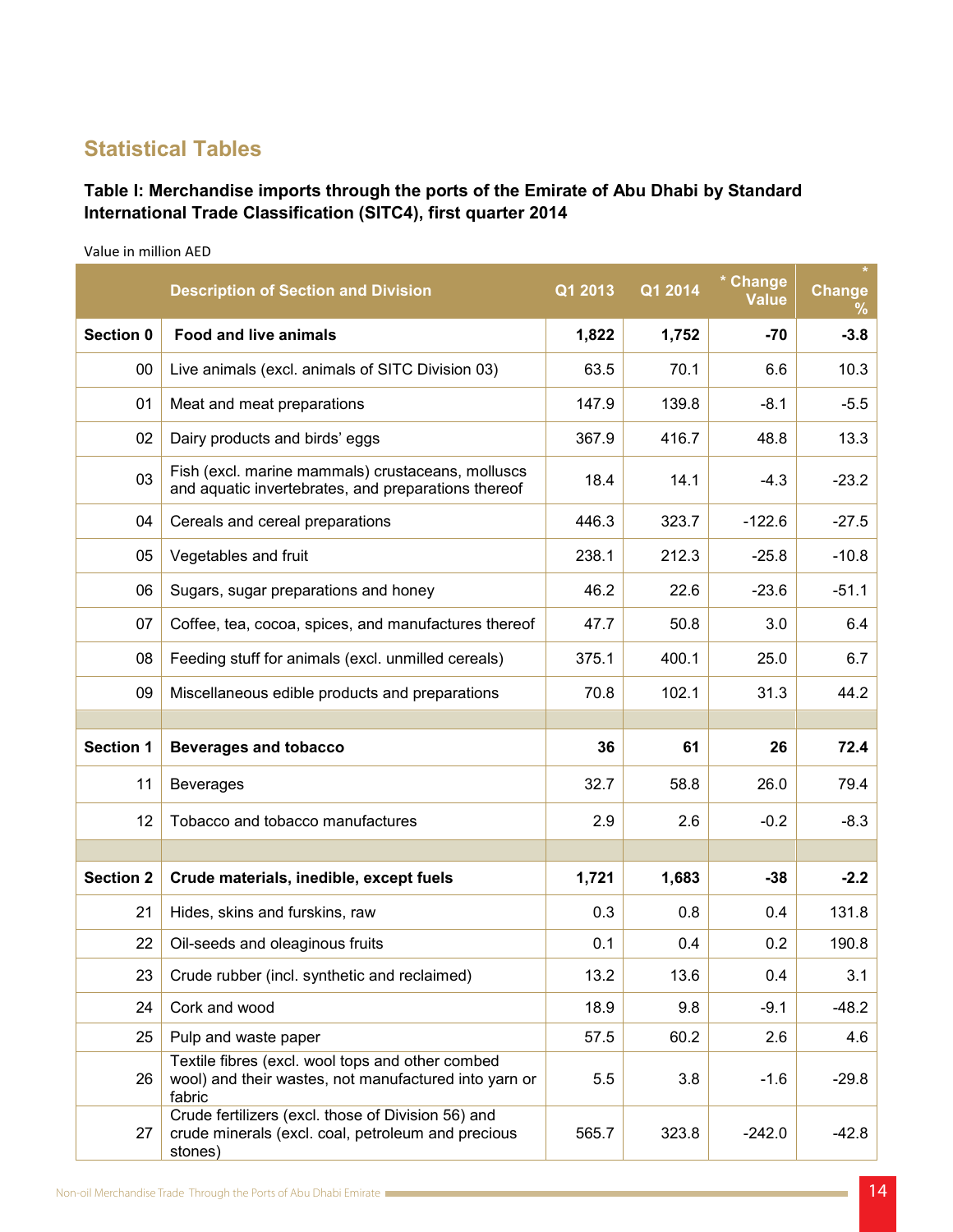|                  | <b>Description of Section and Division</b>                                                                                                                          | Q1 2013 | Q1 2014 | * Change<br><b>Value</b> | $\star$<br><b>Change</b><br>℅ |
|------------------|---------------------------------------------------------------------------------------------------------------------------------------------------------------------|---------|---------|--------------------------|-------------------------------|
| 28               | Metalliferous ores and metal scrap                                                                                                                                  | 1,046.5 | 1,256.4 | 209.9                    | 20.1                          |
| 29               | Crude animal and vegetable materials, nes                                                                                                                           | 13.1    | 13.9    | 0.8                      | 6.3                           |
|                  |                                                                                                                                                                     |         |         |                          |                               |
| <b>Section 3</b> | Mineral fuels, lubricants and related materials                                                                                                                     | 603     | 412     | $-190$                   | $-31.6$                       |
| 32               | Coal, coke and briquettes                                                                                                                                           | 16.2    | 8.2     | $-8.0$                   | $-49.3$                       |
| 33               | Petroleum, petroleum products and related materials                                                                                                                 | 583.5   | 401.2   | $-182.3$                 | $-31.2$                       |
| 34               | Gas, natural and manufactured                                                                                                                                       | 2.9     | 2.9     |                          | 0.6                           |
|                  |                                                                                                                                                                     |         |         |                          |                               |
| <b>Section 4</b> | Animal and vegetable oils, fats and waxes                                                                                                                           | 101     | 92      | -9                       | $-9.3$                        |
| 41               | Animal oils and fats                                                                                                                                                |         |         |                          | $\ddotsc$                     |
| 42               | Fixed vegetable fats and oils, crude, refined or<br>fractionated                                                                                                    | 98.4    | 91.2    | $-7.2$                   | $-7.3$                        |
| 43               | Animal or vegetable fats and oils, processed; waxes<br>of animal or vegetable origin; inedible mixtures or<br>preparations of animal or vegetable fats or oils, nes | 2.5     | 0.4     | $-2.2$                   | $-86.1$                       |
|                  |                                                                                                                                                                     |         |         |                          |                               |
|                  |                                                                                                                                                                     |         |         |                          |                               |
| <b>Section 5</b> | Chemicals and related products, nes                                                                                                                                 | 2,309   | 2,628   | 319                      | 13.8                          |
| 51               | Organic chemicals                                                                                                                                                   | 127.7   | 132.2   | 4.6                      | 3.6                           |
| 52               | Inorganic chemicals                                                                                                                                                 | 194.7   | 391.7   | 197.0                    | 101.1                         |
| 53               | Dyeing, tanning and colouring materials                                                                                                                             | 129.7   | 100.3   | $-29.4$                  | $-22.7$                       |
| 54               | Medicinal and pharmaceutical products                                                                                                                               | 412.9   | 453.6   | 40.6                     | 9.8                           |
| 55               | Essential oils and resinoids and perfume materials;<br>toilet, polishing and cleansing preparations                                                                 | 213.3   | 242.7   | 29.3                     | 13.8                          |
| 56               | Fertilisers (excl. those of group 272)                                                                                                                              | 18.8    | 27.6    | 8.8                      | 46.5                          |
| 57               | Plastics in primary forms                                                                                                                                           | 742.9   | 900.9   | 158.0                    | 21.3                          |
| 58               | Plastics in non-primary forms                                                                                                                                       | 134.6   | 123.5   | $-11.1$                  | $-8.3$                        |
| 59               | Chemical materials and products, nes                                                                                                                                | 334.6   | 255.6   | $-79.1$                  | $-23.6$                       |
|                  |                                                                                                                                                                     |         |         |                          |                               |
| Section 6        | Manufactured goods classified chiefly by<br>material                                                                                                                | 6,089   | 5,655   | $-434$                   | $-7.1$                        |
| 61               | Leather, leather manufactures, nes, and dressed<br>furskins                                                                                                         | 0.9     | 4.2     | 3.3                      | 360.5                         |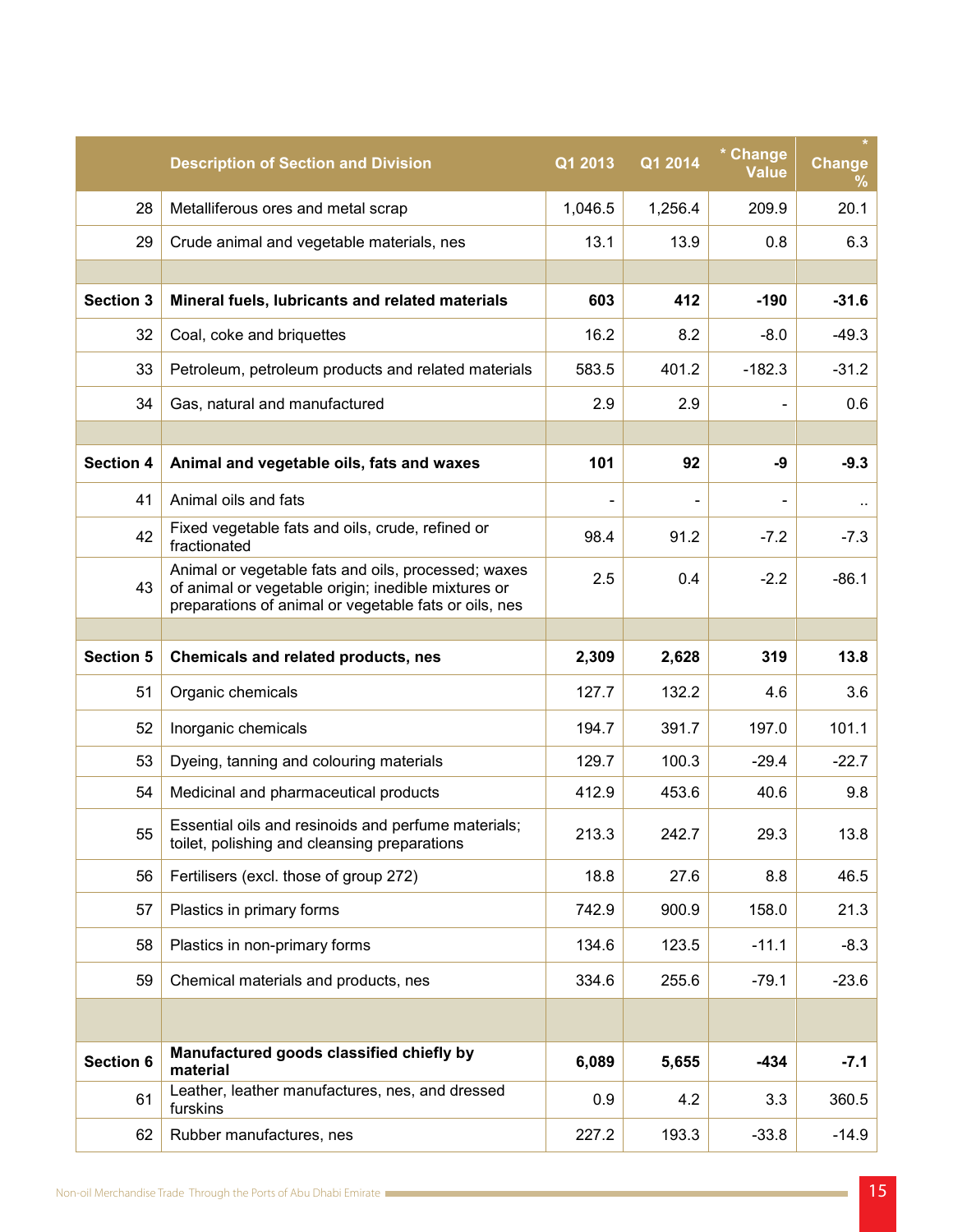|                  | <b>Description of Section and Division</b>                                                                                                                                  | Q1 2013 | Q1 2014 | * Change<br><b>Value</b> | <b>Change</b><br>℅ |
|------------------|-----------------------------------------------------------------------------------------------------------------------------------------------------------------------------|---------|---------|--------------------------|--------------------|
| 63               | Cork and wood manufactures (excl. furniture)                                                                                                                                | 42.8    | 35.0    | $-7.8$                   | $-18.2$            |
| 64               | Paper, paperboard and articles of paper pulp, of<br>paper or of paperboard                                                                                                  | 259.1   | 220.8   | $-38.3$                  | $-14.8$            |
| 65               | Textile yarn, fabrics, made-up articles nes, and<br>related products                                                                                                        | 143.8   | 150.4   | 6.6                      | 4.6                |
| 66               | Non-metallic mineral manufactures, nes                                                                                                                                      | 415.1   | 413.9   | $-1.2$                   | $-0.3$             |
| 67               | Iron and steel                                                                                                                                                              | 2,086.3 | 1,778.4 | $-307.9$                 | $-14.8$            |
| 68               | Non-ferrous metals                                                                                                                                                          | 2,094.2 | 2,138.6 | 44.4                     | 2.1                |
| 69               | Manufactures of metals, nes                                                                                                                                                 | 820.1   | 720.5   | $-99.7$                  | $-12.2$            |
|                  |                                                                                                                                                                             |         |         |                          |                    |
| <b>Section 7</b> | <b>Machinery and transport equipment</b>                                                                                                                                    | 11,212  | 12,313  | 1,101                    | 9.8                |
| 71               | Power generating machinery and equipment                                                                                                                                    | 919.4   | 1,004.1 | 84.7                     | 9.2                |
| 72               | Machinery specialized for particular industries                                                                                                                             | 860.3   | 985.7   | 125.3                    | 14.6               |
| 73               | Metalworking machinery                                                                                                                                                      | 95.4    | 110.0   | 14.6                     | 15.3               |
| 74               | General industrial machinery and equipment, nes,<br>and machine parts, nes                                                                                                  | 2,175.0 | 2,363.8 | 188.8                    | 8.7                |
| 75               | Office machines and automatic data processing<br>machines                                                                                                                   | 152.7   | 156.6   | 3.9                      | 2.6                |
| 76               | Telecommunications and sound recording and<br>reproducing apparatus and equipment                                                                                           | 255.0   | 330.0   | 75.0                     | 29.4               |
| 77               | Electrical machinery, apparatus and appliances, nes,<br>and electrical parts thereof (incl. non electrical<br>counterparts, nes, of electrical household type<br>equipment) | 1,704.7 | 1,229.1 | $-475.6$                 | $-27.9$            |
| 78               | Road vehicles (incl. air-cushion vehicles)                                                                                                                                  | 3,666.6 | 4,459.7 | 793.1                    | 21.6               |
| 79               | Transport equipment (excl. road vehicles)                                                                                                                                   | 1,382.7 | 1,674.3 | 291.6                    | 21.1               |
|                  |                                                                                                                                                                             |         |         |                          |                    |
| <b>Section 8</b> | Miscellaneous manufactured articles                                                                                                                                         | 1,080   | 1,140   | 60                       | 5.6                |
| 81               | Prefabricated buildings and sanitary, plumbing,<br>heating and lighting fixtures and fittings, nes                                                                          | 54.2    | 60.4    | 6.1                      | 11.3               |
| 82               | Furniture and parts thereof; bedding, mattresses,<br>mattress supports, cushions and similar stuffed<br>furnishings                                                         | 62.9    | 101.5   | 38.7                     | 61.5               |
| 83               | Travel goods, handbags and similar containers                                                                                                                               | 11.8    | 13.7    | 1.9                      | 16.2               |
| 84               | Articles of apparel and clothing accessories                                                                                                                                | 154.6   | 117.2   | $-37.4$                  | $-24.2$            |
| 85               | Footwear                                                                                                                                                                    | 15.1    | 22.0    | 7.0                      | 46.2               |

16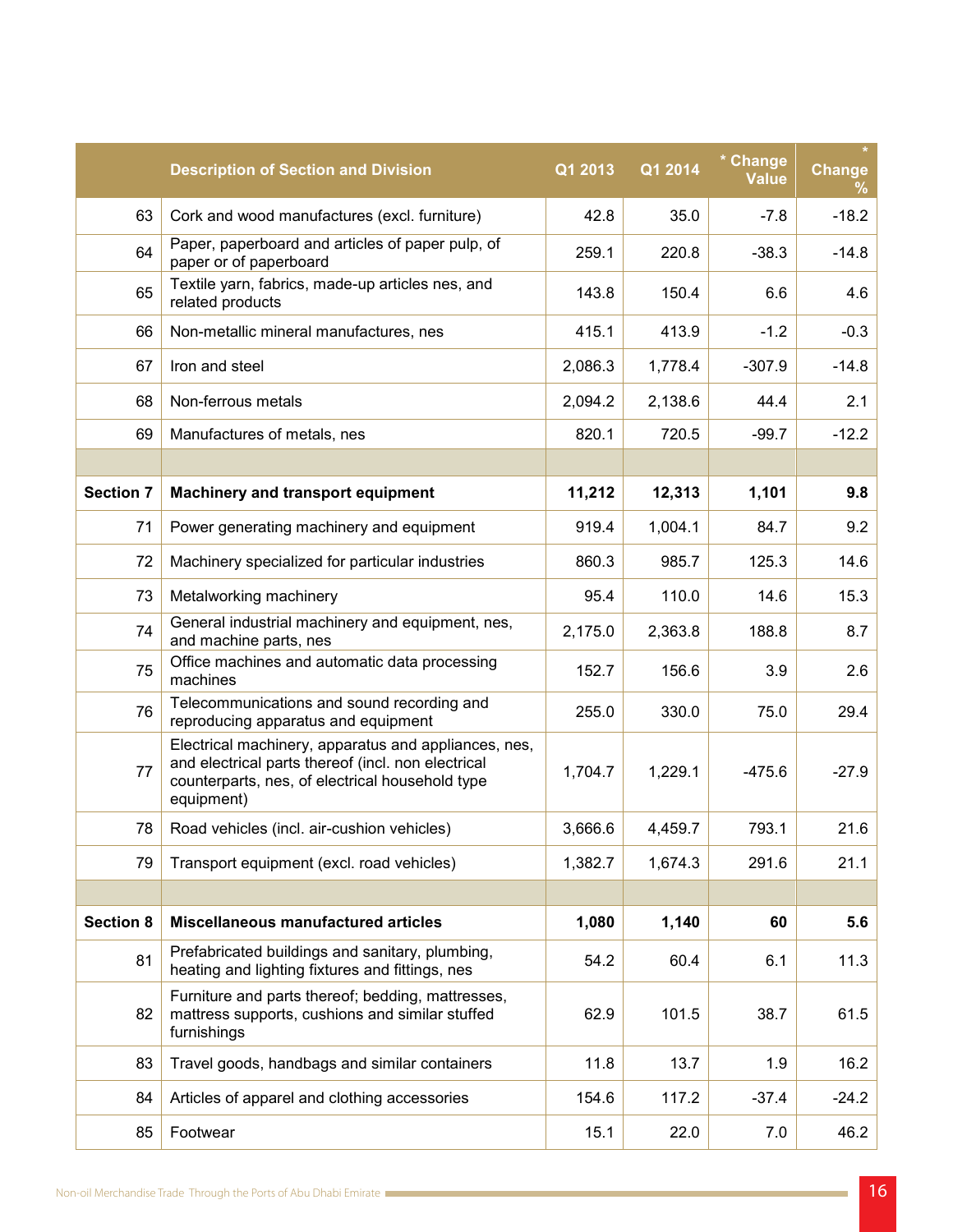|                  | <b>Description of Section and Division</b>                                                   | Q1 2013 | Q1 2014 | * Change<br>Value | <b>Change</b><br>% |
|------------------|----------------------------------------------------------------------------------------------|---------|---------|-------------------|--------------------|
| 87               | Professional, scientific and controlling instruments<br>and apparatus, nes                   | 410.2   | 453.9   | 43.8              | 10.7               |
| 88               | Photographic apparatus, equipment and supplies<br>and optical goods, nes; watches and clocks | 110.5   | 100.6   | $-9.9$            | $-9.0$             |
| 89               | Miscellaneous manufactured articles, nes                                                     | 260.7   | 270.6   | 9.9               | 3.8                |
|                  |                                                                                              |         |         |                   |                    |
| <b>Section 9</b> | <b>Commodities and transactions not classified</b><br>elsewhere in the SITC                  | 12      | $12 \,$ | ۰                 | $-3.1$             |
| 93               | Special transactions and commodities not classified<br>according to kind                     | 9.4     | 11.7    | 2.3               | 24.5               |
| 96               | Coin (other than gold coin), not being legal tender                                          |         |         |                   | $\sim$             |
| 97               | Gold, non-monetary (excl. gold ores and<br>concentrates)                                     | 2.9     | 0.2     | $-2.7$            | $-93.7$            |
|                  |                                                                                              |         |         |                   |                    |
|                  | <b>TOTAL</b>                                                                                 | 24,985  | 25,748  | 763               | 3.1                |

Source: Statistics Centre - Abu Dhabi

#### Notes:

- $\overline{1.}$   $\overline{1.}$   $\overline{1.}$   $\overline{1.}$  nil or rounded to zero
- 2. \* changes (levels and %) are based on unrounded numbers
- 3. The data for 2014 are preliminary data, and may be revised
- 4. '..' not applicable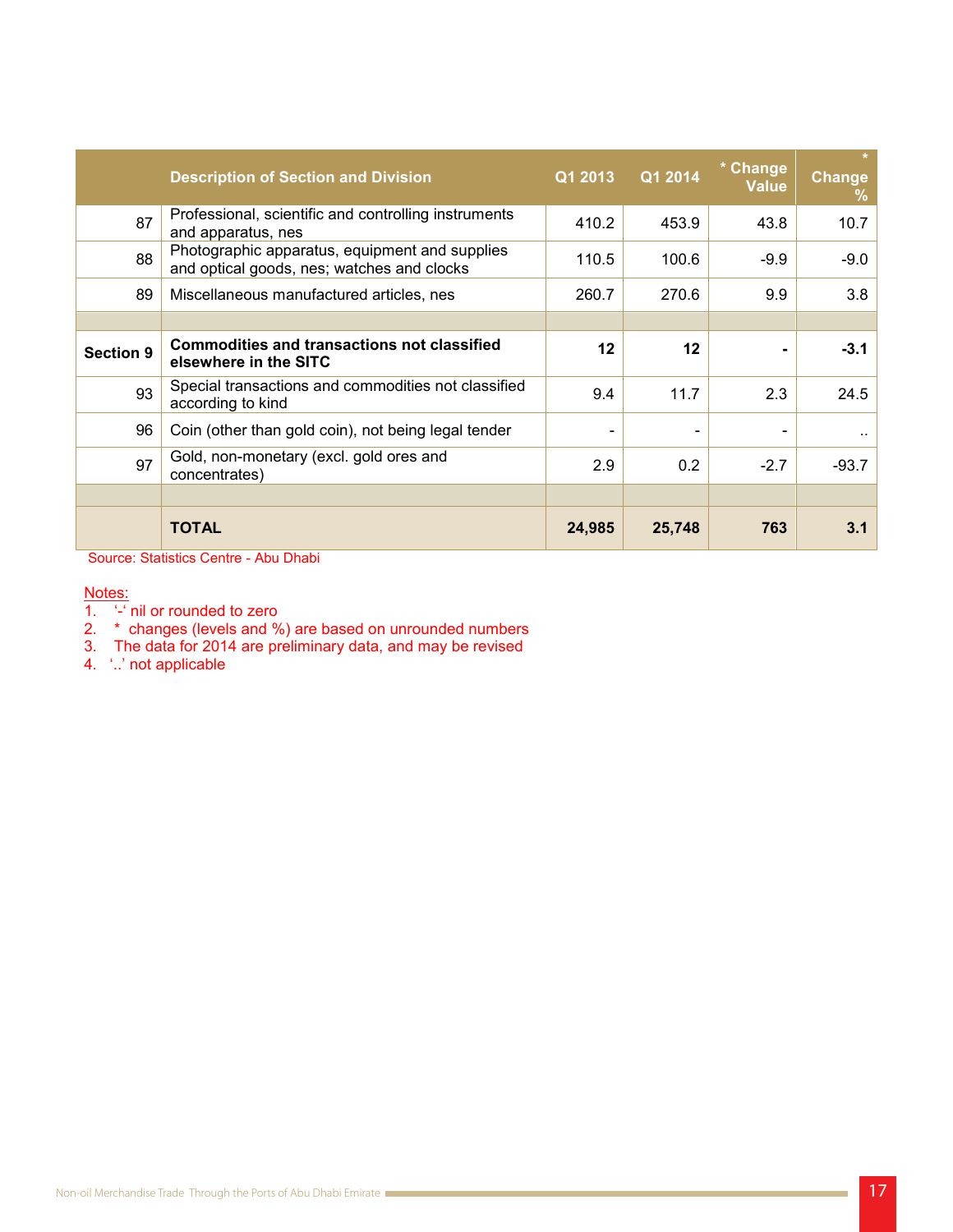## Table II: Non-oil merchandise exports through the ports of the Emirate of Abu Dhabi by **2014** Standard International Trade Classification (SITC4), first quarter 2014

|                  | <b>Description of Section and Division</b>                                                                          | Q1 2013 | Q1 2014 | * Change<br>Value | <b>Change</b><br>℅ |
|------------------|---------------------------------------------------------------------------------------------------------------------|---------|---------|-------------------|--------------------|
| Section 0        | <b>Food and live animals</b>                                                                                        | 80      | 106     | 27                | 33.3               |
| 00               | Live animals (excl. animals of SITC Division 03)                                                                    | 32.5    | 42.0    | 9.6               | 29.5               |
| 01               | Meat and meat preparations                                                                                          | 1.3     | 1.1     | $-0.2$            | $-12.5$            |
| 02               | Dairy products and birds' eggs                                                                                      | 7.8     | 20.7    | 12.9              | 165.6              |
| 03               | Fish (excl. marine mammals) crustaceans,<br>molluscs and aquatic invertebrates, and<br>preparations thereof         | 1.0     | 0.6     | $-0.4$            | $-39.1$            |
| 04               | Cereals and cereal preparations                                                                                     | 4.4     | 7.0     | 2.7               | 61.7               |
| 05               | Vegetables and fruit                                                                                                | 15.4    | 13.0    | $-2.4$            | $-15.7$            |
| 06               | Sugars, sugar preparations and honey                                                                                | 0.7     | 0.1     | $-0.6$            | $-86.8$            |
| 07               | Coffee, tea, cocoa, spices, and manufactures<br>thereof                                                             | 3.2     | 3.8     | 0.6               | 17.5               |
| 08               | Feeding stuff for animals (excl. unmilled cereals)                                                                  | 2.3     | 3.3     | 1.0               | 44.6               |
| 09               | Miscellaneous edible products and preparations                                                                      | 11.1    | 14.4    | 3.4               | 30.4               |
|                  |                                                                                                                     |         |         |                   |                    |
| <b>Section 1</b> | <b>Beverages and tobacco</b>                                                                                        | 22      | 24      | 3                 | 12.9               |
| 11               | <b>Beverages</b>                                                                                                    | 21.6    | 24.3    | 2.7               | 12.7               |
| 12               | Tobacco and tobacco manufactures                                                                                    |         | 0.1     | 0.1               |                    |
|                  |                                                                                                                     |         |         |                   |                    |
| <b>Section 2</b> | Crude materials, inedible, except fuels                                                                             | 8       | 127     | 119               | 1,437.6            |
| 23               | Crude rubber (incl. synthetic and reclaimed)                                                                        | 0.3     | 0.5     | 0.2               | 56.7               |
| 24               | Cork and wood                                                                                                       | 0.4     | 0.2     | $-0.1$            | $-35.4$            |
| 25               | Pulp and waste paper                                                                                                | 0.2     |         | $-0.2$            | $\cdot$ .          |
| 26               | Textile fibres (excl. wool tops and other combed<br>wool) and their wastes, not manufactured into yarn<br>or fabric | 0.6     | 17.8    | 17.2              | 2,693.5            |
| 27               | Crude fertilizers (excl. those of Division 56) and<br>crude minerals (excl. coal, petroleum and precious<br>stones) | 3.2     | 13.3    | 10.1              | 316.6              |
| 28               | Metalliferous ores and metal scrap                                                                                  | 0.2     | 95.1    | 94.8              | 42,097.2           |
| 29               | Crude animal and vegetable materials, nes                                                                           | 3.4     | 0.3     | $-3.0$            | $-90.6$            |

Value in million AED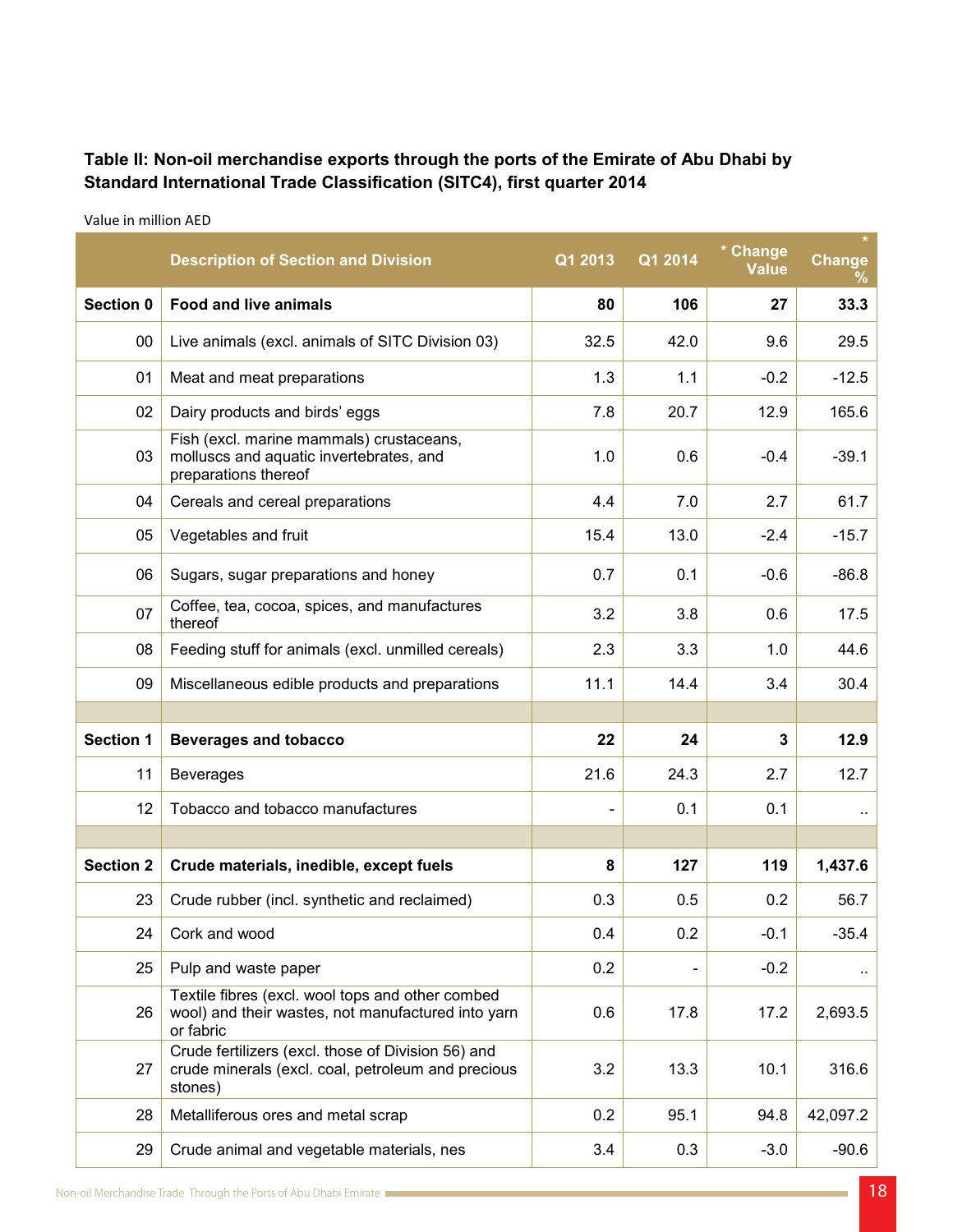|                  | <b>Description of Section and Division</b>                                                                                                                             | Q1 2013 | Q1 2014 | * Change<br><b>Value</b> | <b>Change</b><br>℅ |
|------------------|------------------------------------------------------------------------------------------------------------------------------------------------------------------------|---------|---------|--------------------------|--------------------|
|                  |                                                                                                                                                                        |         |         |                          |                    |
| <b>Section 3</b> | Mineral fuels, lubricants and related materials                                                                                                                        | 6       | 8       | $\mathbf{2}$             | 42.2               |
| 33               | Petroleum, petroleum products and related<br>materials                                                                                                                 | 5.8     | 8.2     | 2.4                      | 42.2               |
| <b>Section 4</b> | Animal and vegetable oils, fats and waxes                                                                                                                              | 48      | 47      | $-1$                     | $-2.1$             |
| 42               | Fixed vegetable fats and oils, crude, refined or<br>fractionated                                                                                                       | 4.8     | 2.4     | $-2.4$                   | $-50.2$            |
| 43               | Animal or vegetable fats and oils, processed;<br>waxes of animal or vegetable origin; inedible<br>mixtures or preparations of animal or vegetable<br>fats or oils, nes | 43.6    | 45.0    | 1.4                      | 3.1                |
|                  |                                                                                                                                                                        |         |         |                          |                    |
| <b>Section 5</b> | Chemicals and related products, nes                                                                                                                                    | 973     | 2,277   | 1,304                    | 134.0              |
| 51               | Organic chemicals                                                                                                                                                      | 7.9     | 12.1    | 4.2                      | 52.7               |
| 52               | Inorganic chemicals                                                                                                                                                    | 6.5     | 2.1     | $-4.4$                   | $-67.9$            |
| 53               | Dyeing, tanning and colouring materials                                                                                                                                | 2.7     | 6.0     | 3.3                      | 120.3              |
| 54               | Medicinal and pharmaceutical products                                                                                                                                  | 7.0     | 7.3     | 0.3                      | 3.9                |
| 55               | Essential oils and resinoids and perfume materials;<br>toilet, polishing and cleansing preparations                                                                    | 38.2    | 30.6    | $-7.5$                   | $-19.8$            |
| 56               | Fertilisers (excl. those of group 272)                                                                                                                                 | 14.9    | 21.9    | 7.0                      | 46.8               |
| 57               | Plastics in primary forms                                                                                                                                              | 864.2   | 2,152.1 | 1,287.9                  | 149.0              |
| 58               | Plastics in non-primary forms                                                                                                                                          | 22.4    | 14.4    | $-7.9$                   | $-35.4$            |
| 59               | Chemical materials and products, nes                                                                                                                                   | 9.2     | 30.5    | 21.3                     | 231.5              |
|                  |                                                                                                                                                                        |         |         |                          |                    |
| Section 6        | Manufactured goods classified chiefly by<br>material                                                                                                                   | 1,916   | 2,402   | 486                      | 25.3               |
| 61               | Leather, leather manufactures, nes, and dressed<br>furskins                                                                                                            | 0.2     | 0.1     | $-0.2$                   | $-71.4$            |
| 62               | Rubber manufactures, nes                                                                                                                                               | 1.2     | 1.0     | $-0.2$                   | $-15.6$            |
| 63               | Cork and wood manufactures (excl. furniture)                                                                                                                           | 1.8     | 4.0     | 2.1                      | 114.6              |
| 64               | Paper, paperboard and articles of paper pulp, of<br>paper or of paperboard                                                                                             | 44.8    | 58.2    | 13.4                     | 29.8               |
| 65               | Textile yarn, fabrics, made-up articles nes, and<br>related products                                                                                                   | 19.6    | 39.8    | 20.2                     | 103.1              |
| 66               | Non-metallic mineral manufactures, nes                                                                                                                                 | 97.0    | 88.2    | $-8.8$                   | $-9.1$             |
| 67               | Iron and steel                                                                                                                                                         | 607.3   | 628.4   | 21.1                     | 3.5                |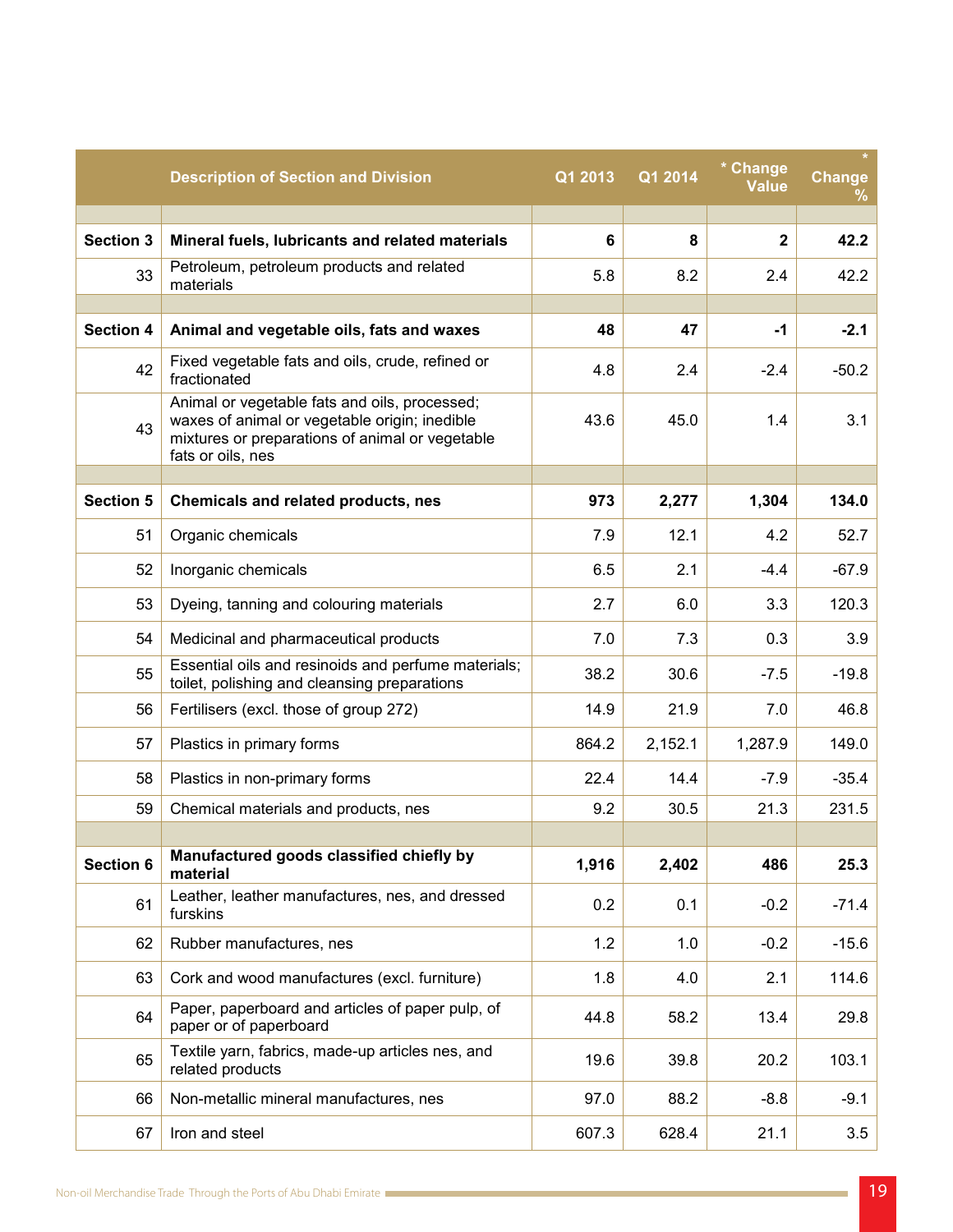|                  | <b>Description of Section and Division</b>                                                                                                                                  | Q1 2013                  | Q1 2014 | * Change<br><b>Value</b> | <b>Change</b><br>℅ |
|------------------|-----------------------------------------------------------------------------------------------------------------------------------------------------------------------------|--------------------------|---------|--------------------------|--------------------|
| 68               | Non-ferrous metals                                                                                                                                                          | 939.9                    | 1,475.0 | 535.1                    | 56.9               |
| 69               | Manufactures of metals, nes                                                                                                                                                 | 204.1                    | 107.1   | $-97.0$                  | $-47.5$            |
|                  |                                                                                                                                                                             |                          |         |                          |                    |
| <b>Section 7</b> | <b>Machinery and transport equipment</b>                                                                                                                                    | 520                      | 168     | $-352$                   | $-67.6$            |
| 71               | Power generating machinery and equipment                                                                                                                                    | 3.7                      | 0.1     | $-3.6$                   | $-98.6$            |
| 72               | Machinery specialized for particular industries                                                                                                                             | 9.5                      | 20.3    | 10.8                     | 114.1              |
| 73               | Metalworking machinery                                                                                                                                                      |                          |         |                          | $\cdot$ .          |
| 74               | General industrial machinery and equipment, nes,<br>and machine parts, nes                                                                                                  | 138.2                    | 44.4    | $-93.8$                  | $-67.9$            |
| 75               | Office machines and automatic data processing<br>machines                                                                                                                   | 0.8                      | 1.0     | 0.2                      | 21.7               |
| 76               | Telecommunications and sound recording and<br>reproducing apparatus and equipment                                                                                           | $\overline{\phantom{0}}$ | 0.4     | 0.4                      | ٠.                 |
| 77               | Electrical machinery, apparatus and appliances,<br>nes, and electrical parts thereof (incl. non electrical<br>counterparts, nes, of electrical household type<br>equipment) | 34.1                     | 59.5    | 25.4                     | 74.5               |
| 78               | Road vehicles (incl. air-cushion vehicles)                                                                                                                                  | 5.9                      | 16.3    | 10.4                     | 174.7              |
| 79               | Transport equipment (excl. road vehicles)                                                                                                                                   | 328.2                    | 26.6    | $-301.6$                 | $-91.9$            |
|                  |                                                                                                                                                                             |                          |         |                          |                    |
| <b>Section 8</b> | Miscellaneous manufactured articles                                                                                                                                         | 49                       | 66      | 17                       | 34.0               |
| 81               | Prefabricated buildings and sanitary, plumbing,<br>heating and lighting fixtures and fittings, nes                                                                          | 4.0                      | 11.1    | 7.1                      | 174.4              |
| 82               | Furniture and parts thereof; bedding, mattresses,<br>mattress supports, cushions and similar stuffed<br>furnishings                                                         | 3.1                      | 6.7     | 3.6                      | 116.7              |
| 83               | Travel goods, handbags and similar containers                                                                                                                               |                          | 0.1     | 0.1                      | $\cdot$            |
| 84               | Articles of apparel and clothing accessories                                                                                                                                | 5.3                      | 2.9     | $-2.4$                   | $-45.8$            |
| 85               | Footwear                                                                                                                                                                    | 0.2                      | 0.2     |                          | $\cdot$ .          |
| 87               | Professional, scientific and controlling instruments<br>and apparatus, nes                                                                                                  | 1.6                      | 2.8     | 1.2                      | 74.7               |
| 88               | Photographic apparatus, equipment and supplies<br>and optical goods, nes; watches and clocks                                                                                | 0.7                      | 0.1     | $-0.6$                   | $-90.7$            |
| 89               | Miscellaneous manufactured articles, nes                                                                                                                                    | 33.9                     | 41.7    | 7.8                      | 23.0               |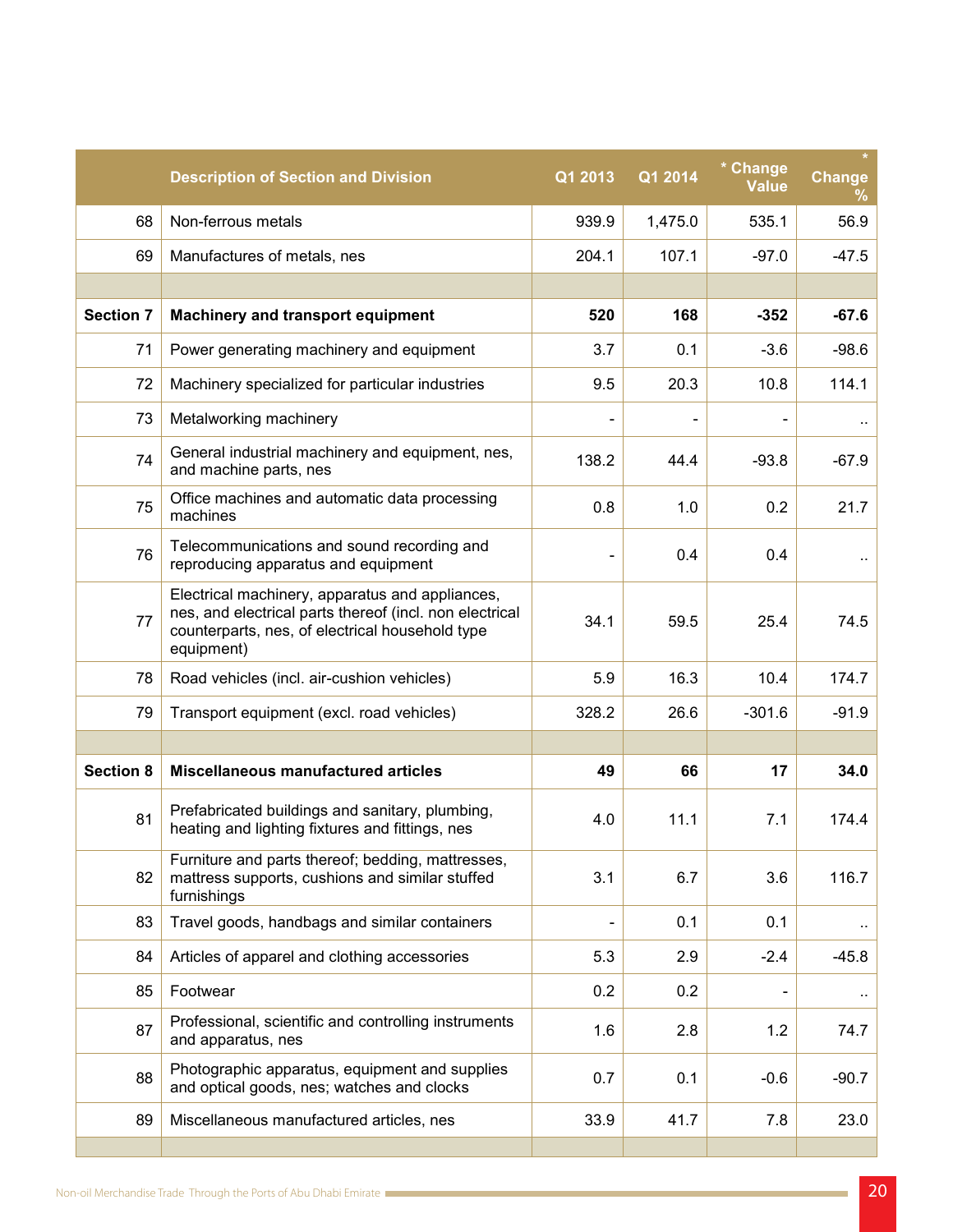|                  | <b>Description of Section and Division</b>                                  | Q1 2013 | Q1 2014 | * Change<br><b>Value</b> | Change<br>$\sqrt{2}$ |
|------------------|-----------------------------------------------------------------------------|---------|---------|--------------------------|----------------------|
| <b>Section 9</b> | <b>Commodities and transactions not classified</b><br>elsewhere in the SITC | 3       |         | -3                       | $-77.8$              |
| 93               | Special transactions and commodities not<br>classified according to kind    | 3.3     | 0.7     | $-2.6$                   | $-77.8$              |
|                  |                                                                             |         |         |                          |                      |
|                  | <b>TOTAL</b>                                                                | 3,625   | 5,227   | 1,602                    | 44.2                 |

Source: Statistics Centre - Abu Dhabi

Notes:

- 1.  $\div$  nil or rounded to zero
- 2. \* changes (levels and %) are based on unrounded numbers
- 3. The data for 2014 are preliminary data, and may be revised
- 4. '..' not applicable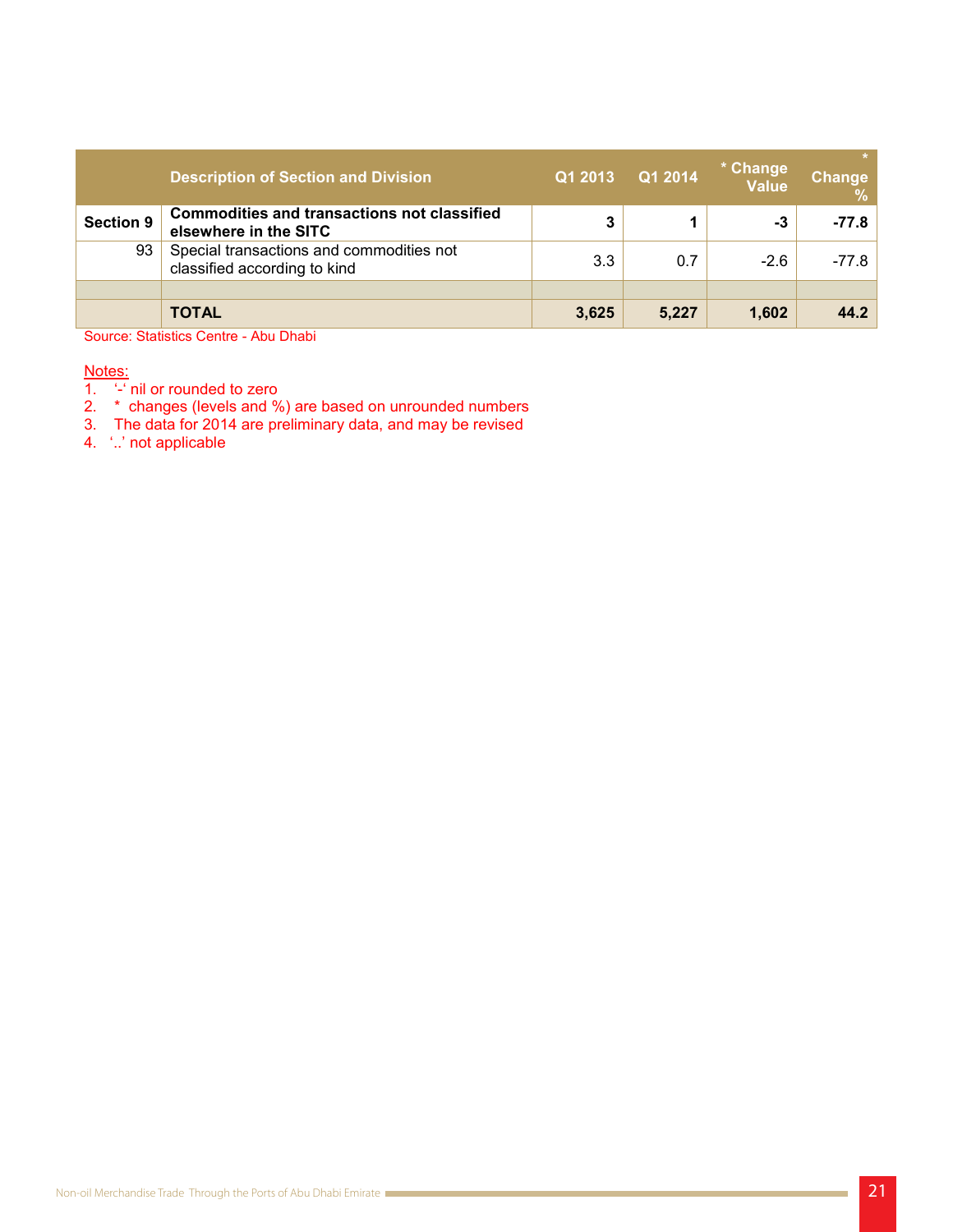## Table III: Merchandise re-exports through the ports of the Emirate of Abu Dhabi by **2014 Standard International Trade Classification (SITC4), first quarter 2014**

|                  | <b>Description of Section and Division</b>                                                                          | Q1 2013 | Q1 2014      | * Change<br>Value | Change<br>℅          |
|------------------|---------------------------------------------------------------------------------------------------------------------|---------|--------------|-------------------|----------------------|
| Section 0        | <b>Food and live animals</b>                                                                                        | 34      | 19           | $-15$             | $-45.2$              |
| 00               | Live animals (excl. animals of SITC Division 03)                                                                    | 15.7    | 7.4          | $-8.3$            | $-52.8$              |
| 01               | Meat and meat preparations                                                                                          | 0.9     | 1.2          | 0.3               | 29.2                 |
| 02               | Dairy products and birds' eggs                                                                                      | 2.1     | 1.3          | $-0.8$            | $-39.2$              |
| 03               | Fish (excl. marine mammals) crustaceans, molluscs<br>and aquatic invertebrates, and preparations thereof            | 0.4     | 0.2          | $-0.1$            | $-30.8$              |
| 04               | Cereals and cereal preparations                                                                                     | 0.9     | 1.1          | 0.3               | 30.1                 |
| 05               | Vegetables and fruit                                                                                                | 3.4     | 3.5          | 0.1               | 2.9                  |
| 06               | Sugars, sugar preparations and honey                                                                                | 9.1     | 0.6          | $-8.4$            | $-93.1$              |
| 07               | Coffee, tea, cocoa, spices, and manufactures thereof                                                                | 0.3     | 0.8          | 0.5               | 158.6                |
| 08               | Feeding stuff for animals (excl. unmilled cereals)                                                                  | 0.4     | 1.1          | 0.6               | 154.2                |
| 09               | Miscellaneous edible products and preparations                                                                      | 0.8     | 1.4          | 0.5               | 65.9                 |
|                  |                                                                                                                     |         |              |                   |                      |
| <b>Section 1</b> | <b>Beverages and tobacco</b>                                                                                        | 1       | $\mathbf{2}$ | 1                 | 38.6                 |
| 11               | <b>Beverages</b>                                                                                                    | 1.1     | 2.0          | 0.9               | 77.9                 |
| 12               | Tobacco and tobacco manufactures                                                                                    | 0.3     |              | $-0.3$            | $\ddot{\phantom{0}}$ |
|                  |                                                                                                                     |         |              |                   |                      |
| <b>Section 2</b> | Crude materials, inedible, except fuels                                                                             | 9       | 8            | 0                 | $-4.4$               |
| 22               | Oil-seeds and oleaginous fruits                                                                                     | 0.4     |              | $-0.4$            |                      |
| 23               | Crude rubber (incl. synthetic and reclaimed)                                                                        | 0.6     | 0.6          |                   | .,                   |
| 24               | Cork and wood                                                                                                       | 2.1     | 2.0          | 0.1               | 4.8                  |
| 25               | Pulp and waste paper                                                                                                | 0.1     | 0.1          |                   | $\ddot{\phantom{1}}$ |
| 26               | Textile fibres (excl. wool tops and other combed<br>wool) and their wastes, not manufactured into yarn or<br>fabric | 0.4     | 0.1          | $-0.3$            | $-79.2$              |
| 27               | Crude fertilizers (excl. those of Division 56) and<br>crude minerals (excl. coal, petroleum and precious<br>stones) | 5.0     | 5.4          | 0.4               | 8.0                  |
| 28               | Metalliferous ores and metal scrap                                                                                  | 0.1     |              | $-0.1$            | $\sim$               |
| 29               | Crude animal and vegetable materials, nes                                                                           |         | 0.1          | 0.1               | $\epsilon$           |

Value in million AED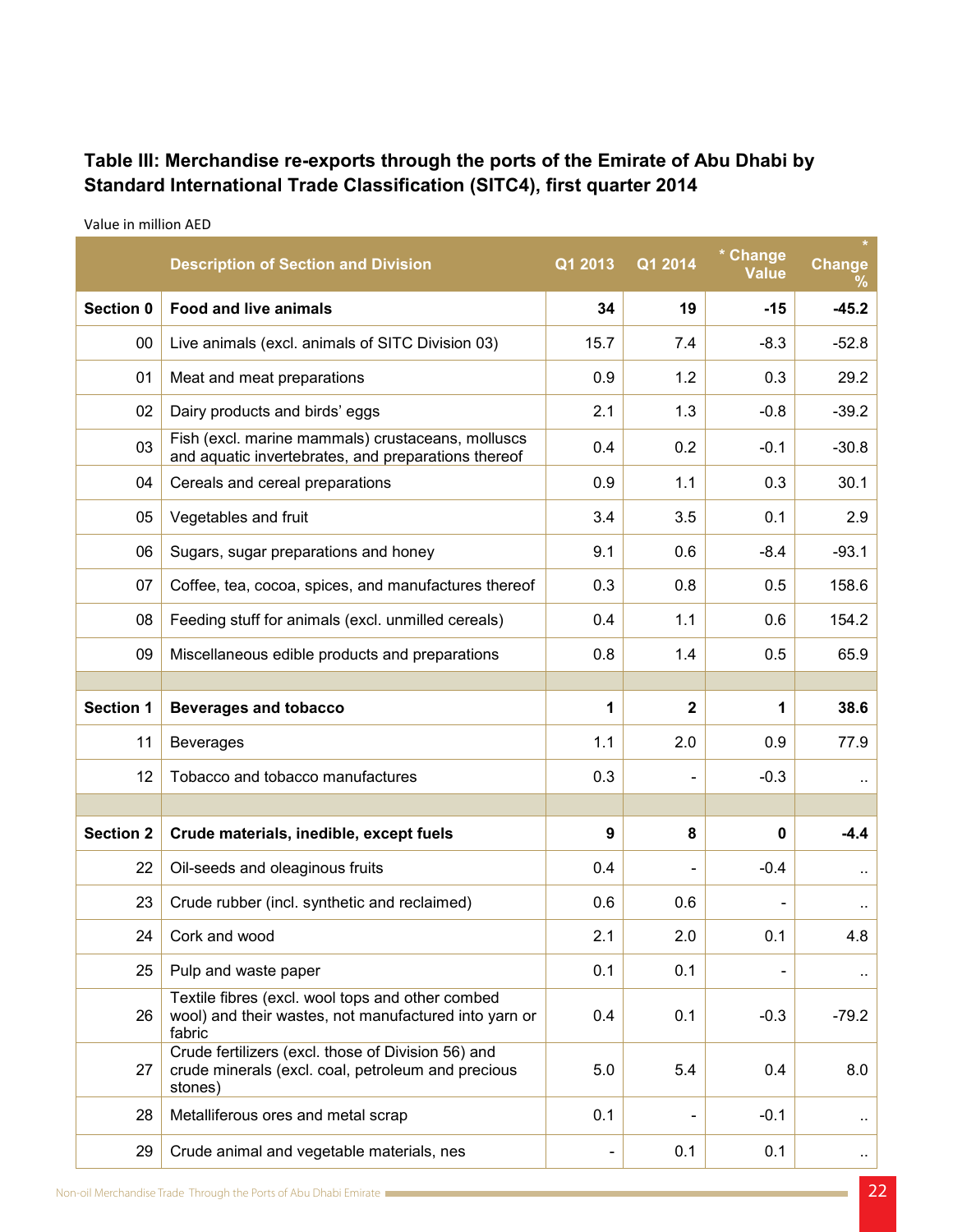|                  | <b>Description of Section and Division</b>                                                                                                                          | Q1 2013                  | Q1 2014  | * Change<br>Value | <b>Change</b><br>℅ |
|------------------|---------------------------------------------------------------------------------------------------------------------------------------------------------------------|--------------------------|----------|-------------------|--------------------|
|                  |                                                                                                                                                                     |                          |          |                   |                    |
| <b>Section 3</b> | Mineral fuels, lubricants and related materials                                                                                                                     | 1                        | 6        | 5                 | 344.5              |
| 32               | Coal, coke and briquettes                                                                                                                                           | $\overline{\phantom{a}}$ |          |                   |                    |
| 33               | Petroleum, petroleum products and related materials                                                                                                                 | 1.3                      | 6.0      | 4.6               | 348.1              |
|                  |                                                                                                                                                                     |                          |          |                   |                    |
| <b>Section 4</b> | Animal and vegetable oils, fats and waxes                                                                                                                           | 0                        | $\bf{0}$ |                   | ٠.                 |
| 42               | Fixed vegetable fats and oils, crude, refined or<br>fractionated                                                                                                    | 0.4                      |          | $-0.4$            | $\ddotsc$          |
| 43               | Animal or vegetable fats and oils, processed; waxes<br>of animal or vegetable origin; inedible mixtures or<br>preparations of animal or vegetable fats or oils, nes | 0.1                      |          | $-0.1$            |                    |
|                  |                                                                                                                                                                     |                          |          |                   |                    |
| <b>Section 5</b> | Chemicals and related products, nes                                                                                                                                 | 252                      | 218      | $-34$             | $-13.4$            |
| 51               | Organic chemicals                                                                                                                                                   | 2.6                      | 1.2      | $-1.4$            | $-54.6$            |
| 52               | Inorganic chemicals                                                                                                                                                 | 1.5                      | 1.0      | $-0.5$            | $-34.5$            |
| 53               | Dyeing, tanning and colouring materials                                                                                                                             | 1.0                      | 1.4      | 0.4               | 38.7               |
| 54               | Medicinal and pharmaceutical products                                                                                                                               | 0.8                      | 0.1      | $-0.7$            | $-84.0$            |
| 55               | Essential oils and resinoids and perfume materials;<br>toilet, polishing and cleansing preparations                                                                 | 217.6                    | 189.8    | $-27.8$           | $-12.8$            |
| 56               | Fertilisers (excl. those of group 272)                                                                                                                              |                          |          |                   |                    |
| 57               | Plastics in primary forms                                                                                                                                           | 2.6                      | 1.8      | $-0.8$            | $-31.4$            |
| 58               | Plastics in non-primary forms                                                                                                                                       | 6.8                      | 7.2      | 0.4               | 5.4                |
| 59               | Chemical materials and products, nes                                                                                                                                | 19.3                     | 15.9     | $-3.4$            | $-17.4$            |
|                  | Manufactured goods classified chiefly by                                                                                                                            |                          |          |                   |                    |
| <b>Section 6</b> | material                                                                                                                                                            | 170                      | 246      | 75                | 44.0               |
| 61               | Leather, leather manufactures, nes, and dressed<br>furskins                                                                                                         | 1.1                      |          | $-1.1$            |                    |
| 62               | Rubber manufactures, nes                                                                                                                                            | 16.8                     | 22.8     | 5.9               | 35.2               |
| 63               | Cork and wood manufactures (excl. furniture)                                                                                                                        | 6.0                      | 15.3     | 9.2               | 153.0              |
| 64               | Paper, paperboard and articles of paper pulp, of<br>paper or of paperboard                                                                                          | 11.6                     | 11.8     | 0.2               | 1.3                |
| 65               | Textile yarn, fabrics, made-up articles nes, and<br>related products                                                                                                | 16.5                     | 24.8     | 8.3               | 50.5               |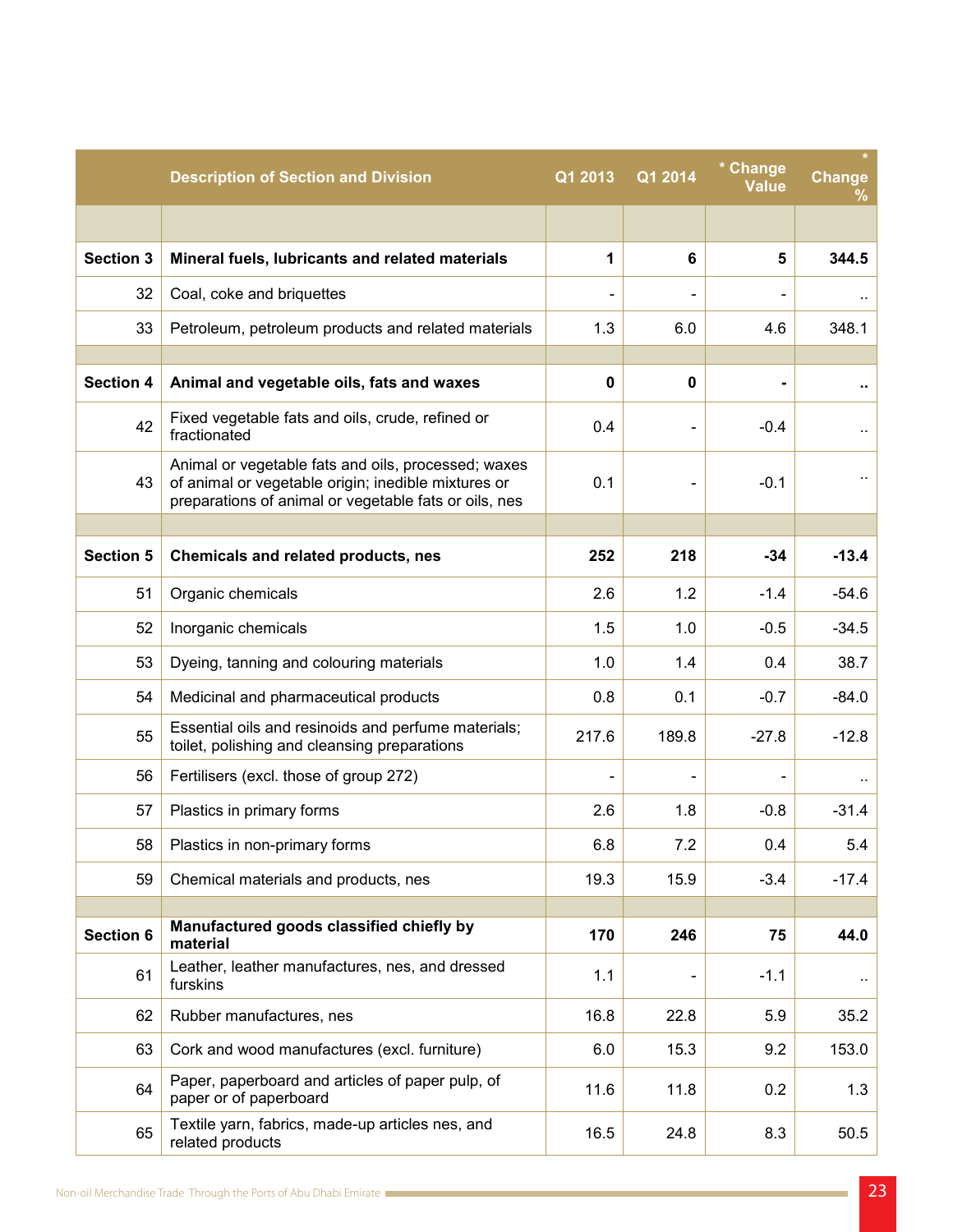|                  | <b>Description of Section and Division</b>                                                                                                                                  | Q1 2013 | Q1 2014 | * Change<br><b>Value</b> | <b>Change</b><br>℅ |
|------------------|-----------------------------------------------------------------------------------------------------------------------------------------------------------------------------|---------|---------|--------------------------|--------------------|
| 66               | Non-metallic mineral manufactures, nes                                                                                                                                      | 27.3    | 28.6    | 1.3                      | 4.6                |
| 67               | Iron and steel                                                                                                                                                              | 29.0    | 46.8    | 17.8                     | 61.3               |
| 68               | Non-ferrous metals                                                                                                                                                          | 1.0     | 2.0     | 1.1                      | 108.4              |
| 69               | Manufactures of metals, nes                                                                                                                                                 | 61.0    | 93.3    | 32.3                     | 53.0               |
|                  |                                                                                                                                                                             |         |         |                          |                    |
| <b>Section 7</b> | <b>Machinery and transport equipment</b>                                                                                                                                    | 2,967   | 2,588   | $-378$                   | $-12.8$            |
| 71               | Power generating machinery and equipment                                                                                                                                    | 373.6   | 325.3   | $-48.3$                  | $-12.9$            |
| 72               | Machinery specialized for particular industries                                                                                                                             | 149.0   | 152.6   | 3.6                      | 2.4                |
| 73               | Metalworking machinery                                                                                                                                                      | 8.1     | 12.1    | 4.0                      | 48.7               |
| 74               | General industrial machinery and equipment, nes,<br>and machine parts, nes                                                                                                  | 287.9   | 214.2   | $-73.7$                  | $-25.6$            |
| 75               | Office machines and automatic data processing<br>machines                                                                                                                   | 749.4   | 578.7   | $-170.6$                 | $-22.8$            |
| 76               | Telecommunications and sound recording and<br>reproducing apparatus and equipment                                                                                           | 368.9   | 230.9   | $-138.0$                 | $-37.4$            |
| 77               | Electrical machinery, apparatus and appliances, nes,<br>and electrical parts thereof (incl. non electrical<br>counterparts, nes, of electrical household type<br>equipment) | 220.0   | 190.3   | $-29.7$                  | $-13.5$            |
| 78               | Road vehicles (incl. air-cushion vehicles)                                                                                                                                  | 526.5   | 564.0   | 37.5                     | 7.1                |
| 79               | Transport equipment (excl. road vehicles)                                                                                                                                   | 283.6   | 320.4   | 36.8                     | 13.0               |
|                  |                                                                                                                                                                             |         |         |                          |                    |
| <b>Section 8</b> | <b>Miscellaneous manufactured articles</b>                                                                                                                                  | 851     | 754     | $-97$                    | $-11.3$            |
| 81               | Prefabricated buildings and sanitary, plumbing,<br>heating and lighting fixtures and fittings, nes                                                                          | 8.7     | 9.7     | 0.9                      | 10.6               |
| 82               | Furniture and parts thereof; bedding, mattresses,<br>mattress supports, cushions and similar stuffed<br>furnishings                                                         | 26.7    | 17.9    | $-8.7$                   | $-32.7$            |
| 83               | Travel goods, handbags and similar containers                                                                                                                               | 18.2    | 39.4    | 21.1                     | 115.9              |
| 84               | Articles of apparel and clothing accessories                                                                                                                                | 469.9   | 423.9   | $-46.0$                  | $-9.8$             |
| 85               | Footwear                                                                                                                                                                    | 113.9   | 70.6    | $-43.3$                  | $-38.0$            |
| 87               | Professional, scientific and controlling instruments<br>and apparatus, nes                                                                                                  | 94.2    | 64.5    | $-29.7$                  | $-31.5$            |
| 88               | Photographic apparatus, equipment and supplies<br>and optical goods, nes; watches and clocks                                                                                | 31.8    | 26.6    | $-5.2$                   | $-16.4$            |
| 89               | Miscellaneous manufactured articles, nes                                                                                                                                    | 87.0    | 101.5   | 14.5                     | 16.7               |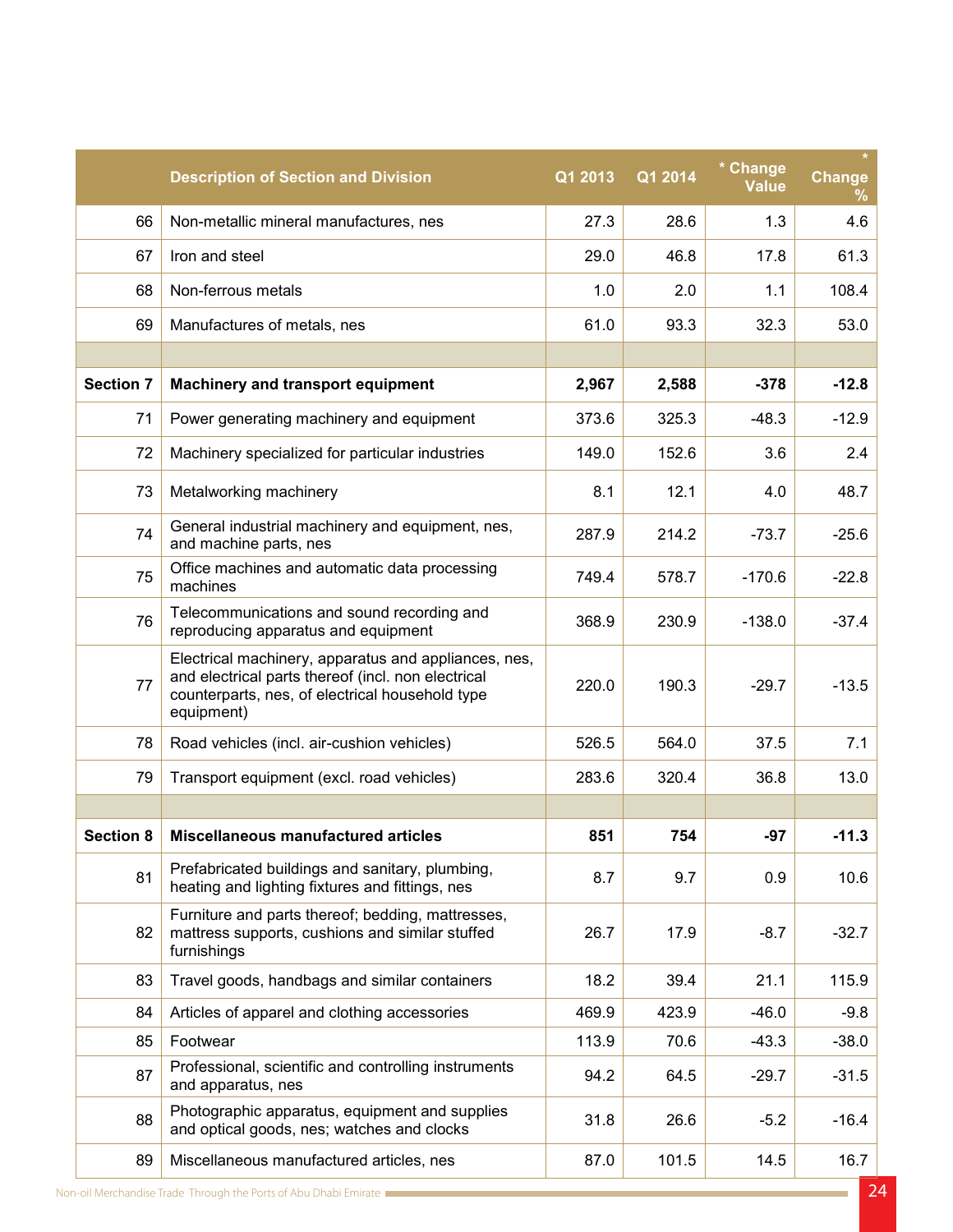|                  | <b>Description of Section and Division</b>                                  | Q1 2013 | Q1 2014 | * Change<br><b>Value</b> | Change<br>$\frac{1}{2}$ |
|------------------|-----------------------------------------------------------------------------|---------|---------|--------------------------|-------------------------|
|                  |                                                                             |         |         |                          |                         |
| <b>Section 9</b> | <b>Commodities and transactions not classified</b><br>elsewhere in the SITC | 69      | 82      | 13                       | 19.5                    |
| 93               | Special transactions and commodities not classified<br>according to kind    | 68.9    | 82.3    | 13.4                     | 19.5                    |
|                  |                                                                             |         |         |                          |                         |
|                  | <b>TOTAL</b>                                                                | 4,355   | 3,924   | $-431$                   | $-9.9$                  |

Source: Statistics Centre - Abu Dhabi

#### Notes:

- 1.  $\div$  nil or rounded to zero
- 2. \* changes (levels and %) are based on unrounded numbers
- 3. The data for 2014 are preliminary data, and may be revised
- 4. *'..'* not applicable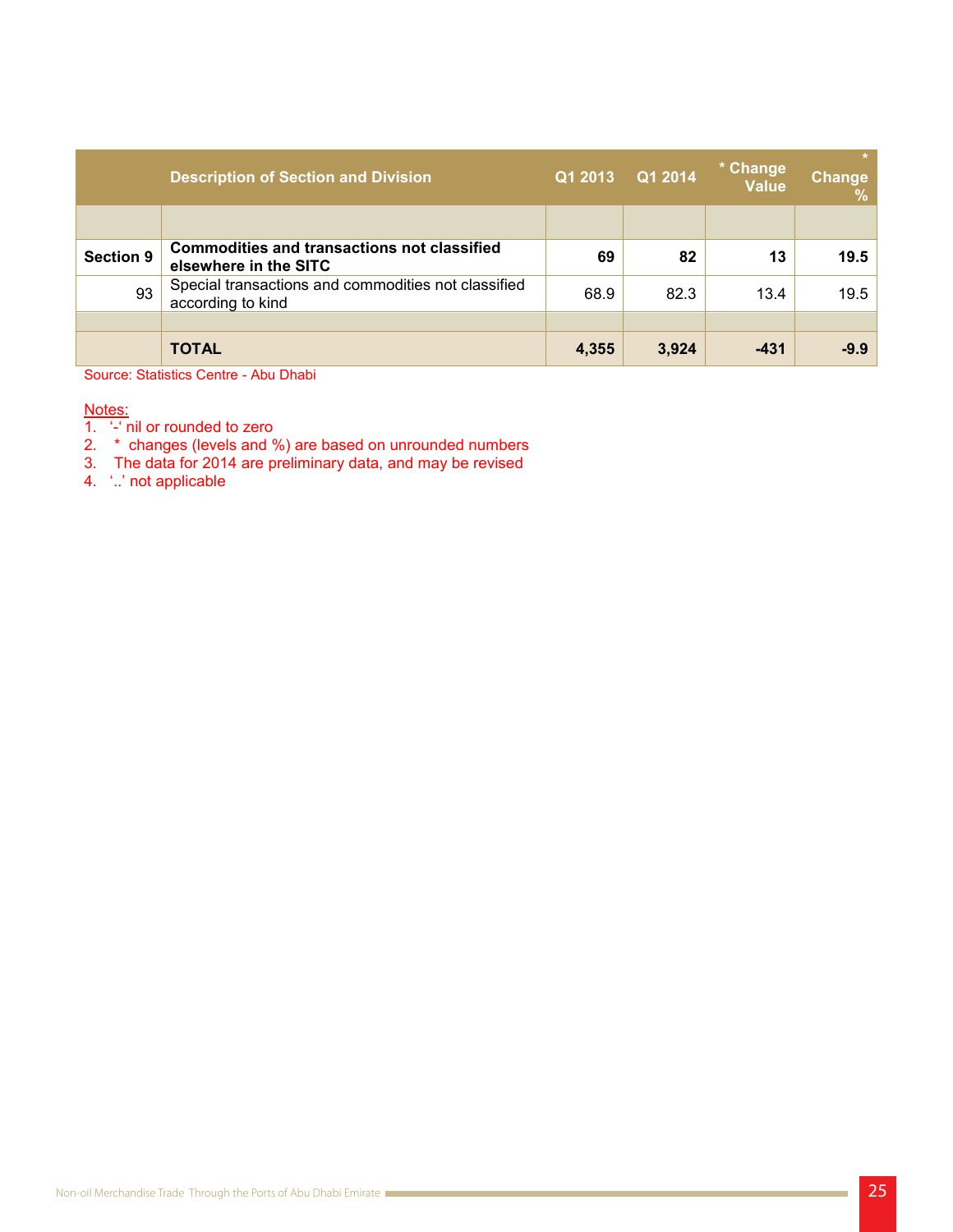## **Explanatory Notes**

#### **Glossary**

This report contains certain terms specific to foreign merchandise trade and necessary when analyzing the trade statistics of Abu Dhabi Emirate. They include the following terms:

#### **Merchandise trade**

Merchandise Trade statistics record goods which add to or subtract from the stock of material resources of Abu Dhabi by entering or leaving its territory. Throughout this report, the term merchandise trade statistics refers to trade which moves through the ports of Abu Dhabi only, and do not capture inter-<br>emirate trade activity.

#### **Imports**

Imports are goods that enter Abu Dhabi's customs and economic district from various parts of the world, excluding other emirates in the United Arab Emirates, and receive customs clearance. Goods are considered imports regardless of whether they enter the Emirate directly or are retrieved from customs warehouses, temporary entry areas or free zones inside the country. These goods receive customs clearance in order to become part of Abu Dhabi's merchandise balance.

#### **Re-exports**

Re-exports represent goods that are imported from abroad, enter Abu Dhabi's customs and economic district and become part of the Emirate's merchandise balance. These goods are then re-exported as they are, without any modification, outside the country.

#### **Non-oil exports**

Non-oil exports include goods that are entirely produced locally or in whose production process local resources are used. Non-oil exports through the ports of Abu Dhabi may include goods that were produced in other Emirates in the United Arab Emirates. Oil is excluded from these goods. These goods leave Abu Dhabi's customs and economic district to the outside world, reducing the Emirate's non-oil merchandise trade deficit.

#### **Total non-oil exports**

Total Non-oil Exports represent the combined value of non-oil exports and re-exports.

#### **Balance of trade**

The balance of trade for this report is the difference between the value of total non-oil exports and imports, as defined above.

#### **Classifications**

The non-oil foreign merchandise trade statistics are presented in accordance with the two main internationally recommended output classifications: Standard International Trade Classification, Revision 4 (SITC4) and Broad Economic Categories (BEC).

If users require statistics by the detailed Harmonized Commodity Description and Coding System (HS), these are available from SCAD on request.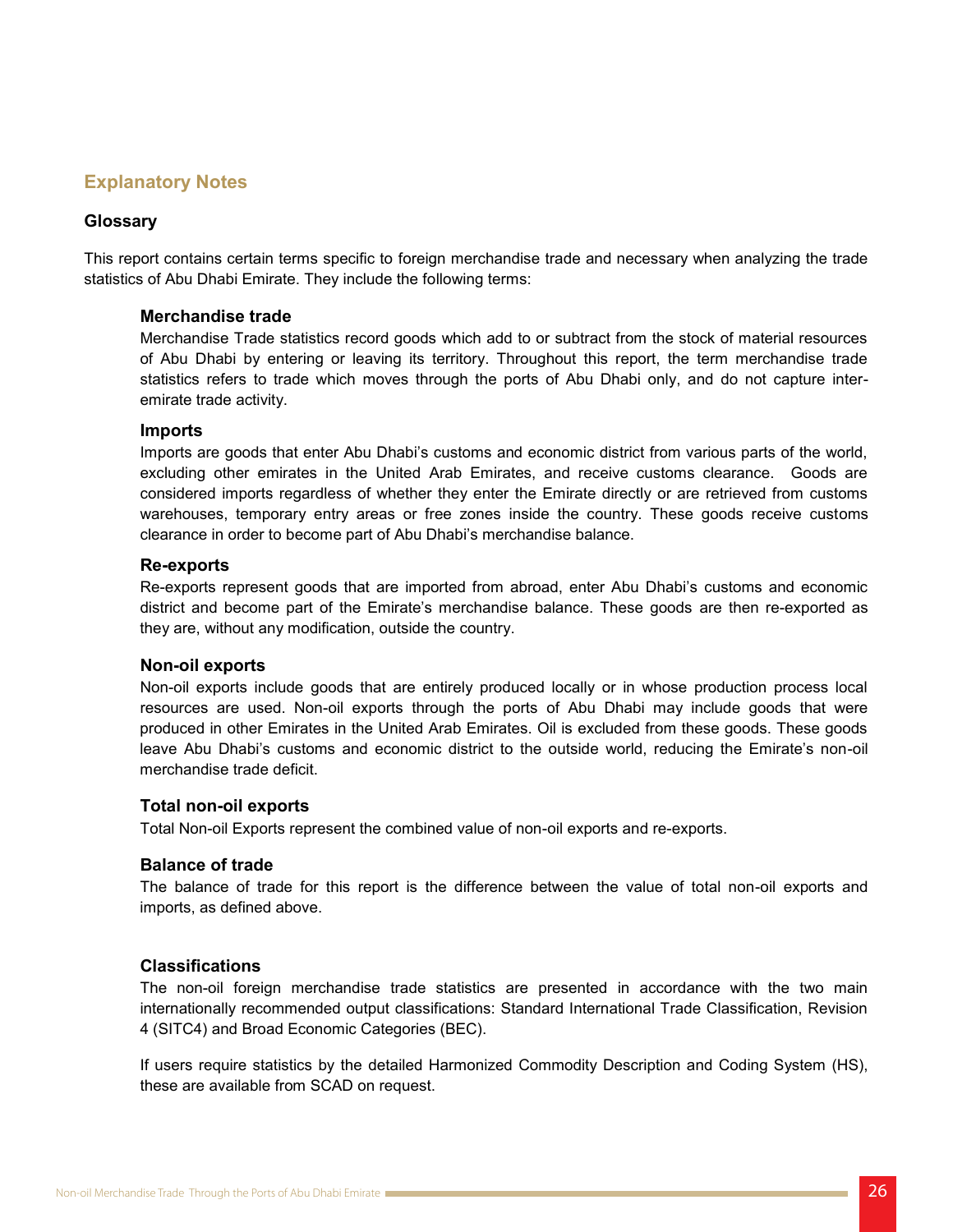#### Data source

Data are obtained from Department of Finance – Customs Administration. The data are processed and passed to Statistic Centre – Abu Dhabi for further editing, compilation and are reclassified according to statistical classifications for foreign trade.

#### **Valuation**

In line with the World Customs Organization (WCO) agreement on valuation:

- Exports (including re-exports) are valued free on board (fob), which represents the value at the export border, and includes inland freight costs and packaging
- Imports are valued on the cost insurance and freight (cif) basis, which represents the value at the import border, and includes the additional cost of freight and insurance in transporting the goods internationally

#### **Notes on tables**

- Changes (levels and per cent) in all tables are based on unrounded numbers.
- Relative importance is calculated as the ratio between the value of the sub-group and the total value for all groups, expressed as a percentage.
- Totals in some tables may not add up due to rounding.

#### **Symbols** used

- '-' nil or rounded to zero
- "..." not applicable

n.e.s. denotes 'not elsewhere specified'

#### **More information**

For more information about foreign trade and other official statistics for Abu Dhabi Emirate, please visit the Statistics link on the SCAD website at http://www.scad.ae